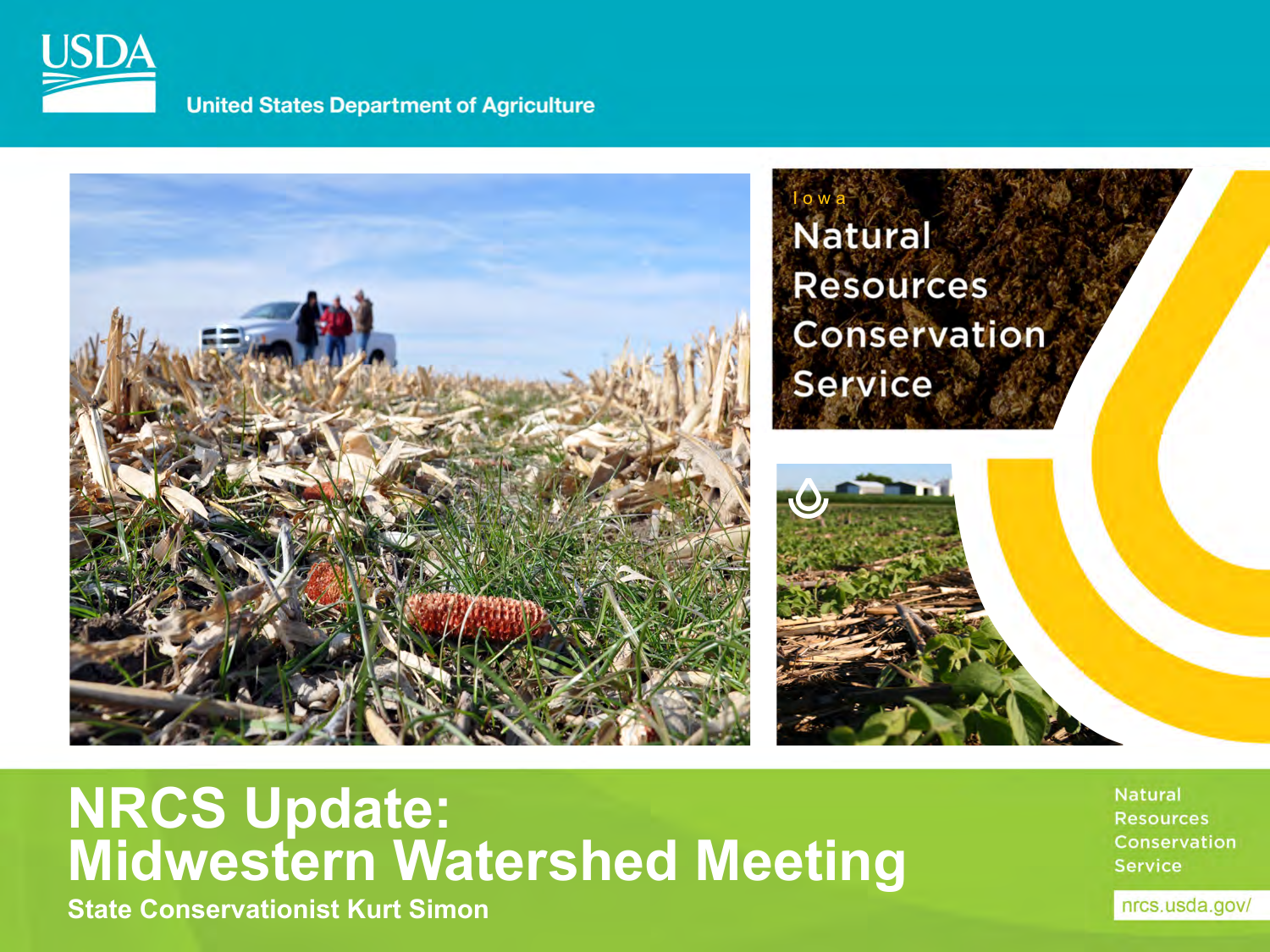

### **Introduction**

- 
- **Technical Tools Update**
- **2018 Farm Bill Highlights**
- **Partner Program & Outreach Opportunities**
- **Private Conservation Financing**
- **2019 Program Accomplishments At-a-Glance**

**Natural Resources** Conservation Service

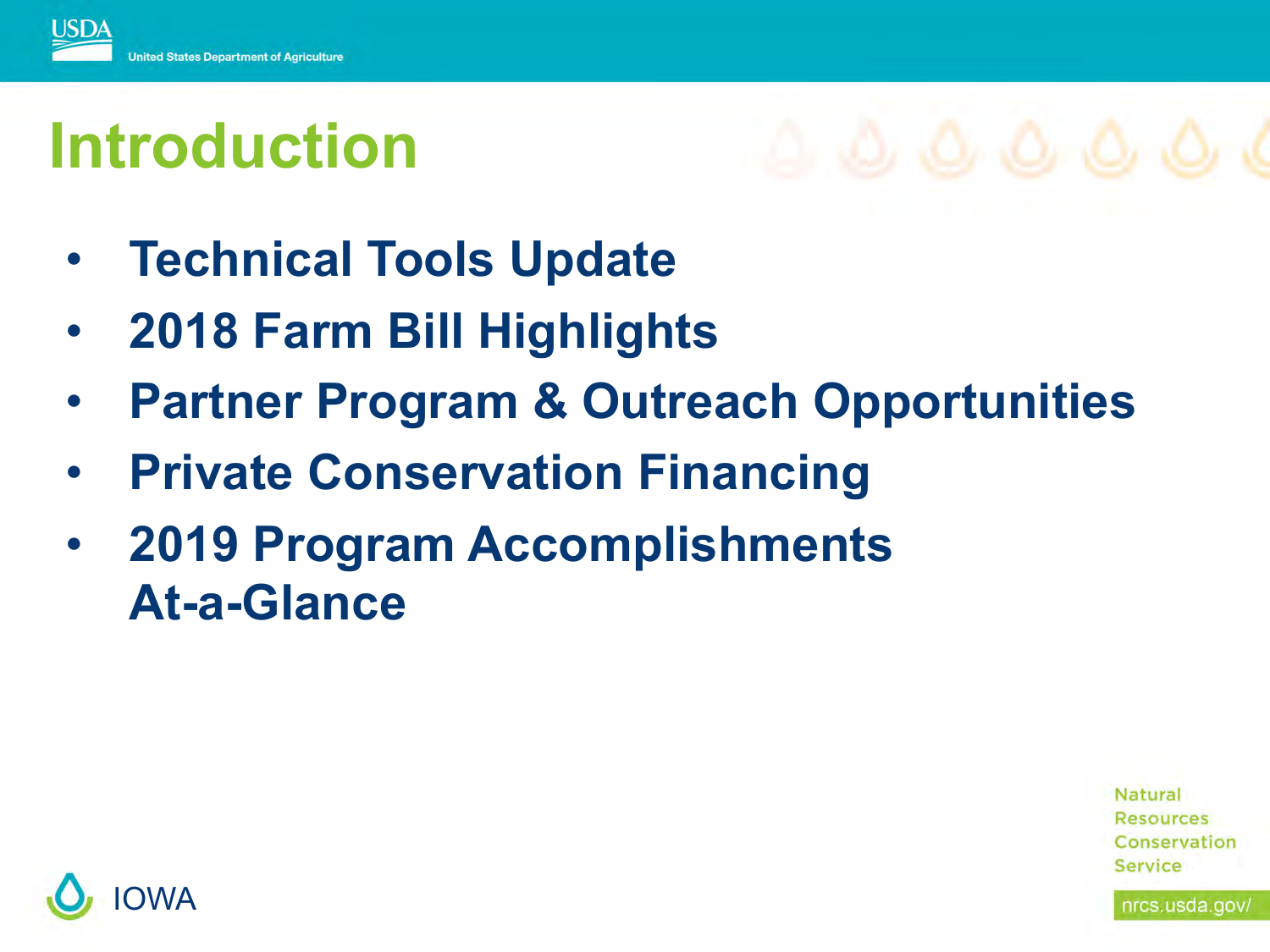

- **Conservation Desktop**
- **Conservation Assessment Ranking Tool (CART)**



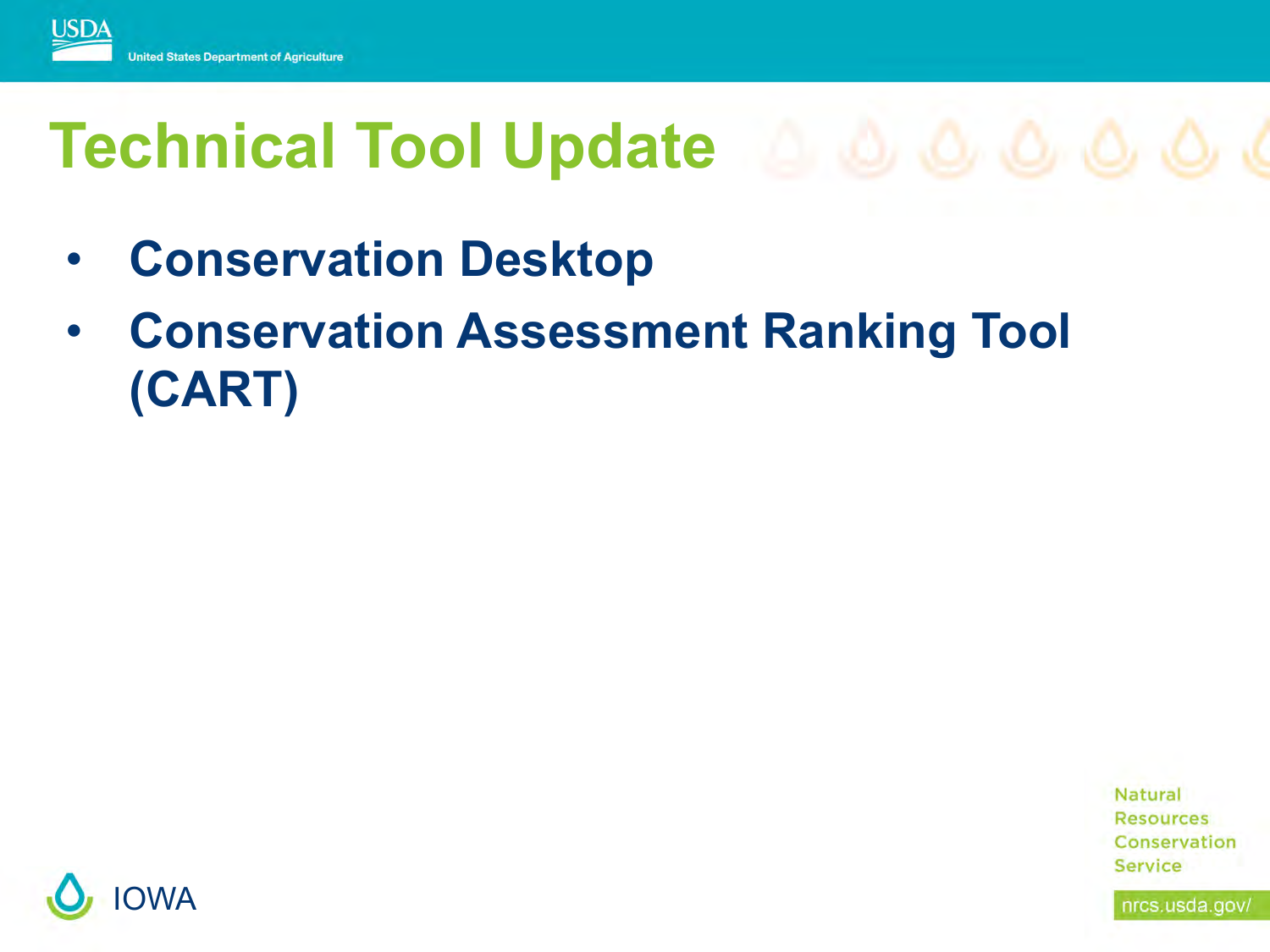

#### • **What is Conservation Desktop?**

- Replaces Toolkit and much more
- Follows "9-Steps of Conservation Planning"
- Documents steps of planning not just final decision
- Starts with resource concern identification

**Natural Resources** Conservation Service

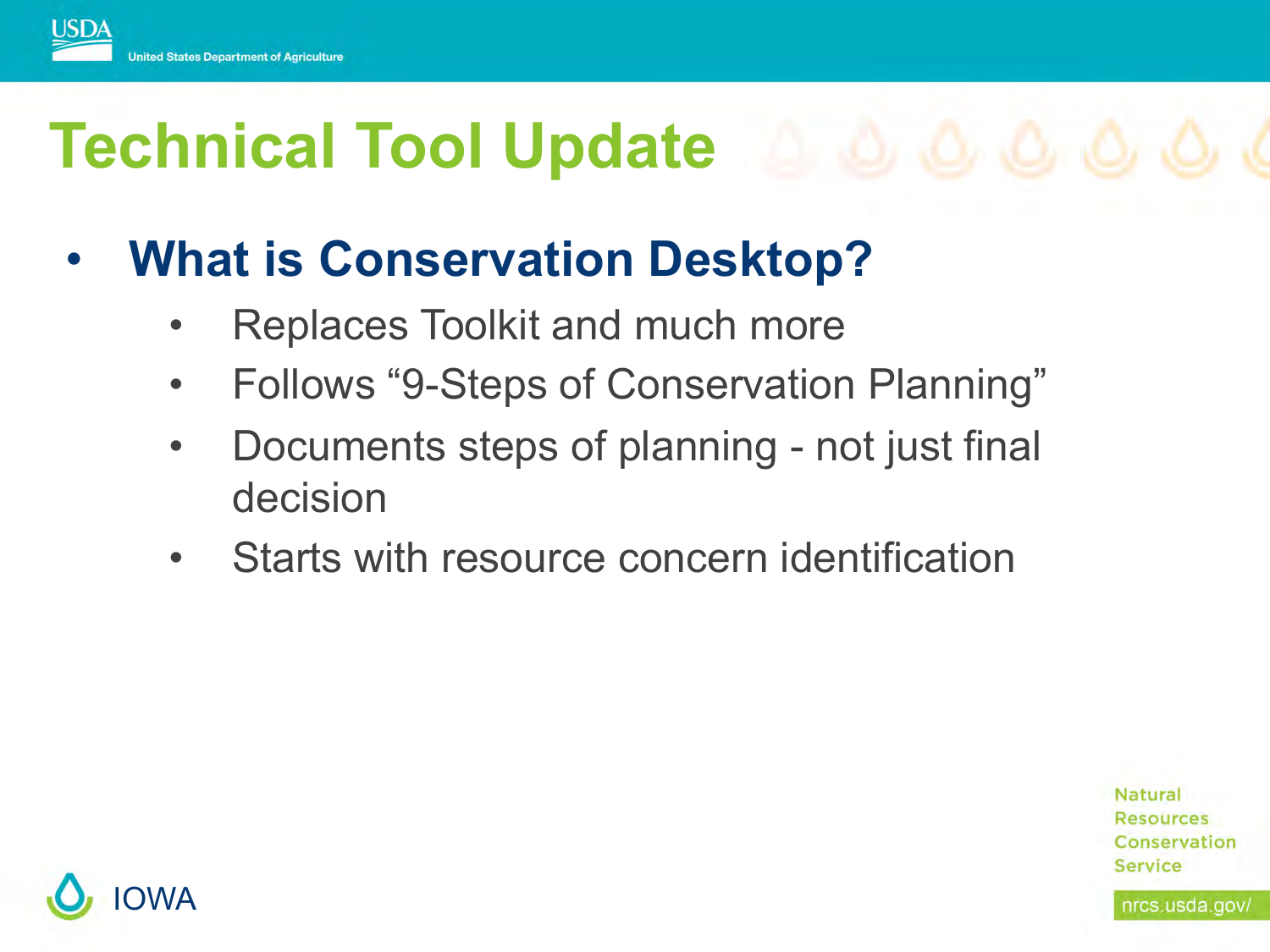

#### • **Conservation Desktop Benefits**

- o Simple Intuitive Faster
- o Integrated data
- o Standardized tasking
- o Simplified GIS Tools

**Natural Resources** Conservation **Service** 

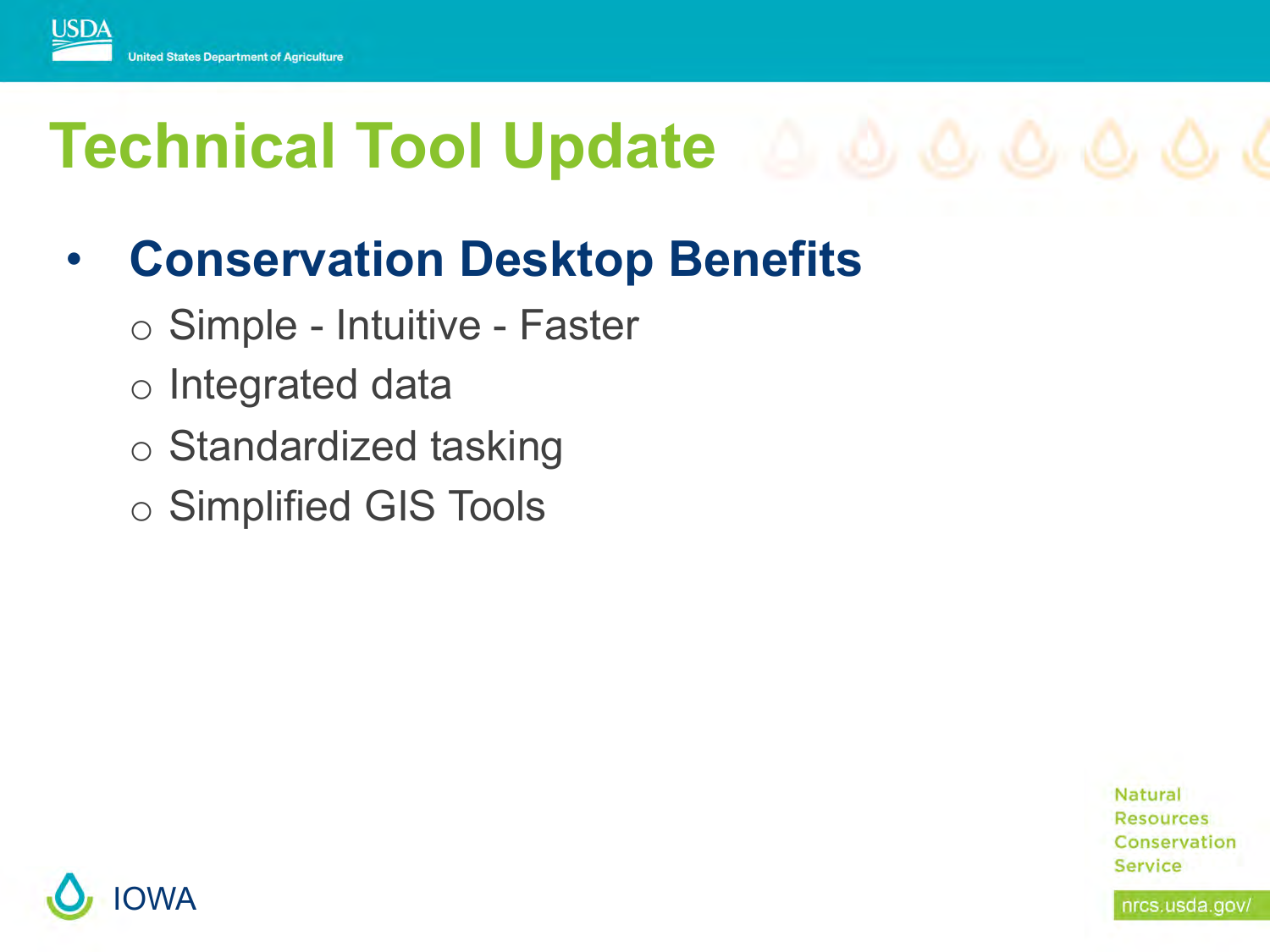

#### • **What is the Conservation Assessment Ranking Tool (CART)?**

- o Program-neutral application evaluation tool to facilitate conservation delivery.
- o It will create an efficient application process
- o Conservation planners will utilize CART to assess producers resource concerns, planned practices, and site vulnerability as part of the conservation planning process
- $\circ$  It will rank client applications for all NRCS program funding including easements.
- o CART is part of the NRCS of the Future effort to streamline processes, introduce efficiencies, incorporate technology, and improve communication and data availability.

Natural **Resources** Conservation **Service** 

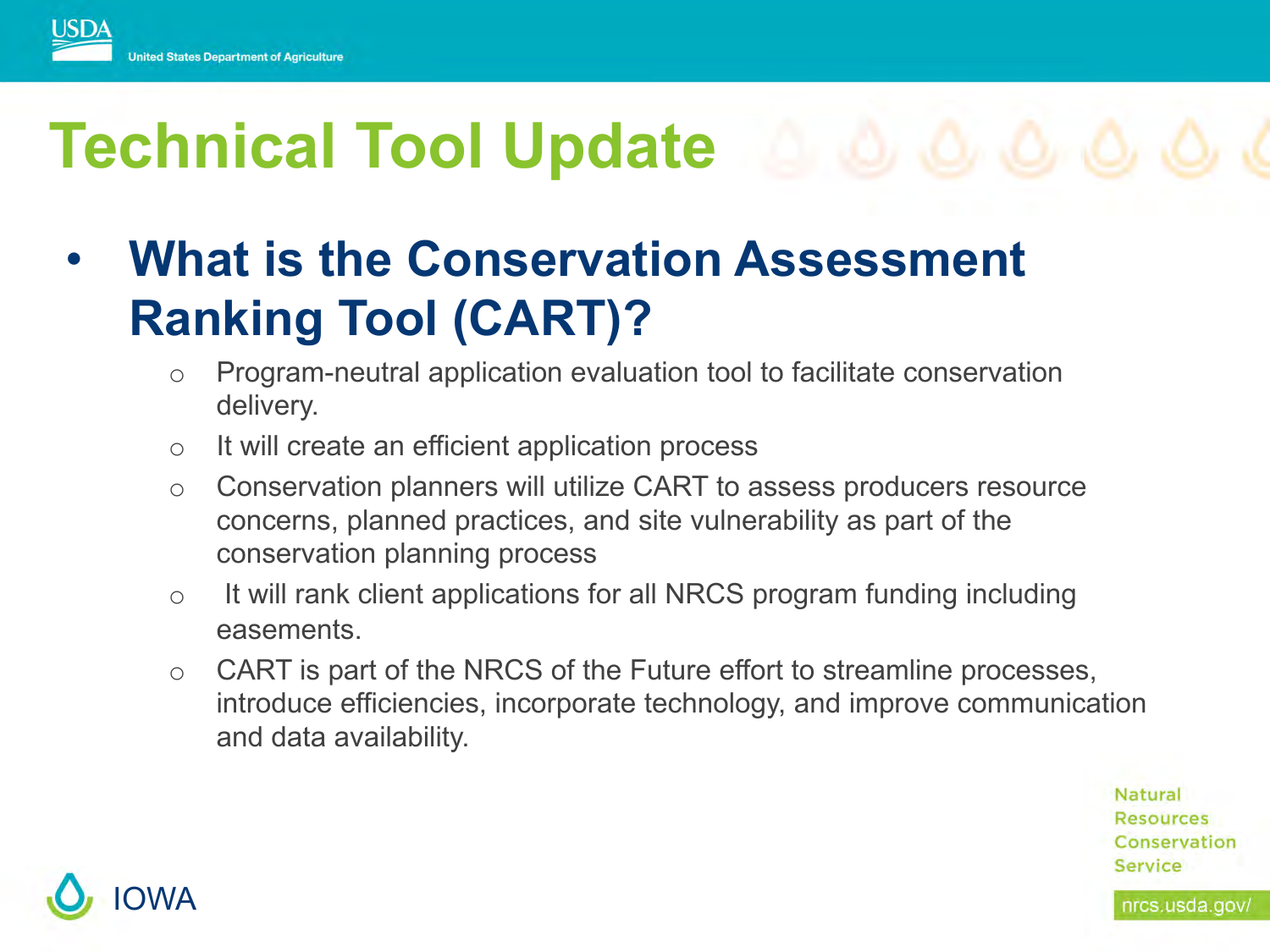

#### • **Conservation Assessment Ranking Tool (CART) Benefits**

- o Producers will have less paperwork and fewer burdens in accessing our programs and services
- o Field staff will have more time to provide technical assistance.
- o CART will reduce time spent managing conservation plans, program applications, and program contracts.
- o Less time will be spent on application and ranking processes, allowing more time for conservation planning.
- o CART will eliminate duplicate data entry processes and reduce time between program applications and conservation implementation.
- o The anticipated deployment for CART will be in 2020.

**Natural Resources** Conservation **Service** 

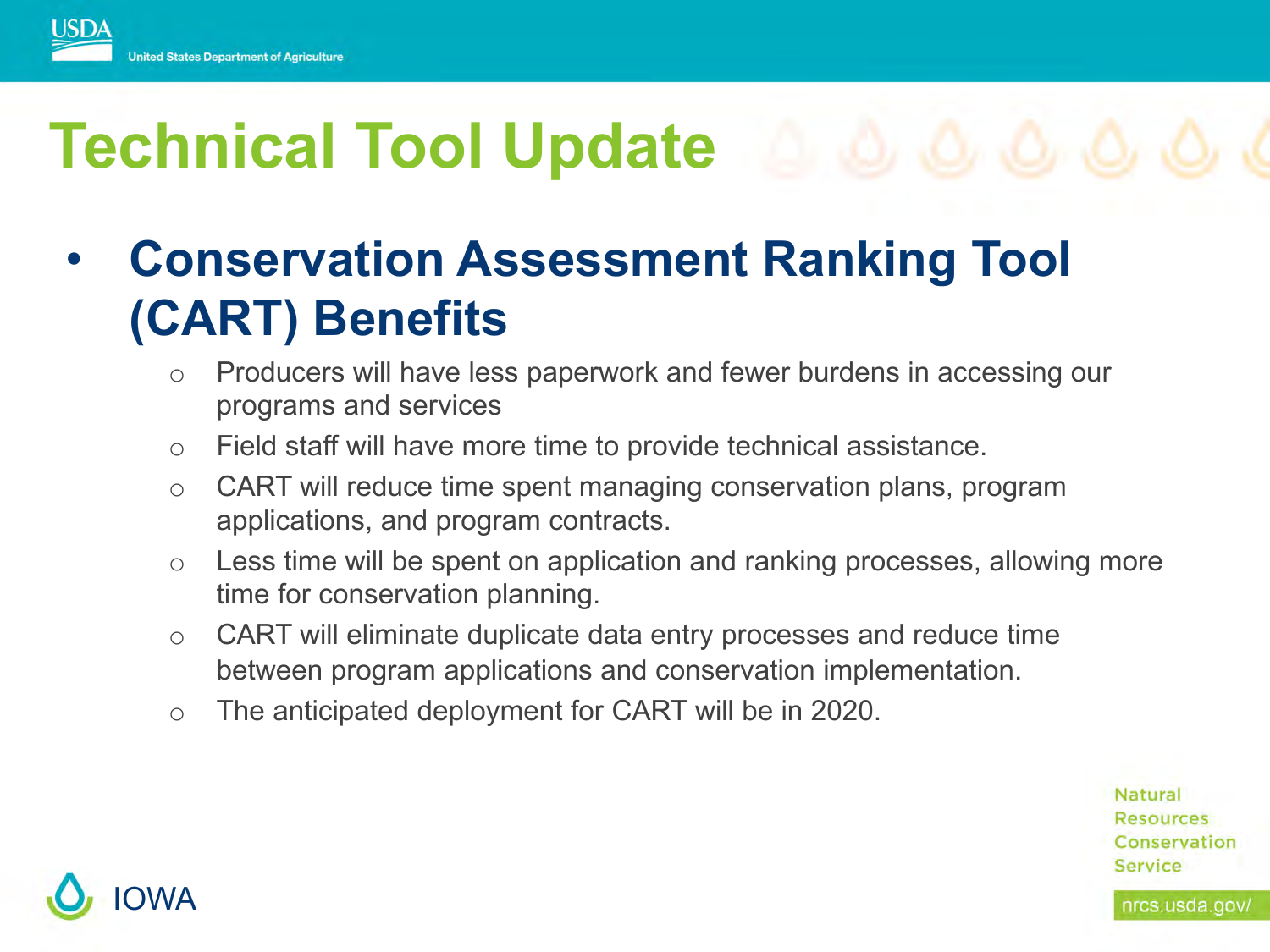

# **2018 Farm Bill Highlights**

#### **The 2018 Farm Bill requires NRCS to:**

- **consider and encourage water quality and quantity conservation practices that protect source water while benefitting ag producers.**
- **collaborate with community water systems to identify priority areas.**



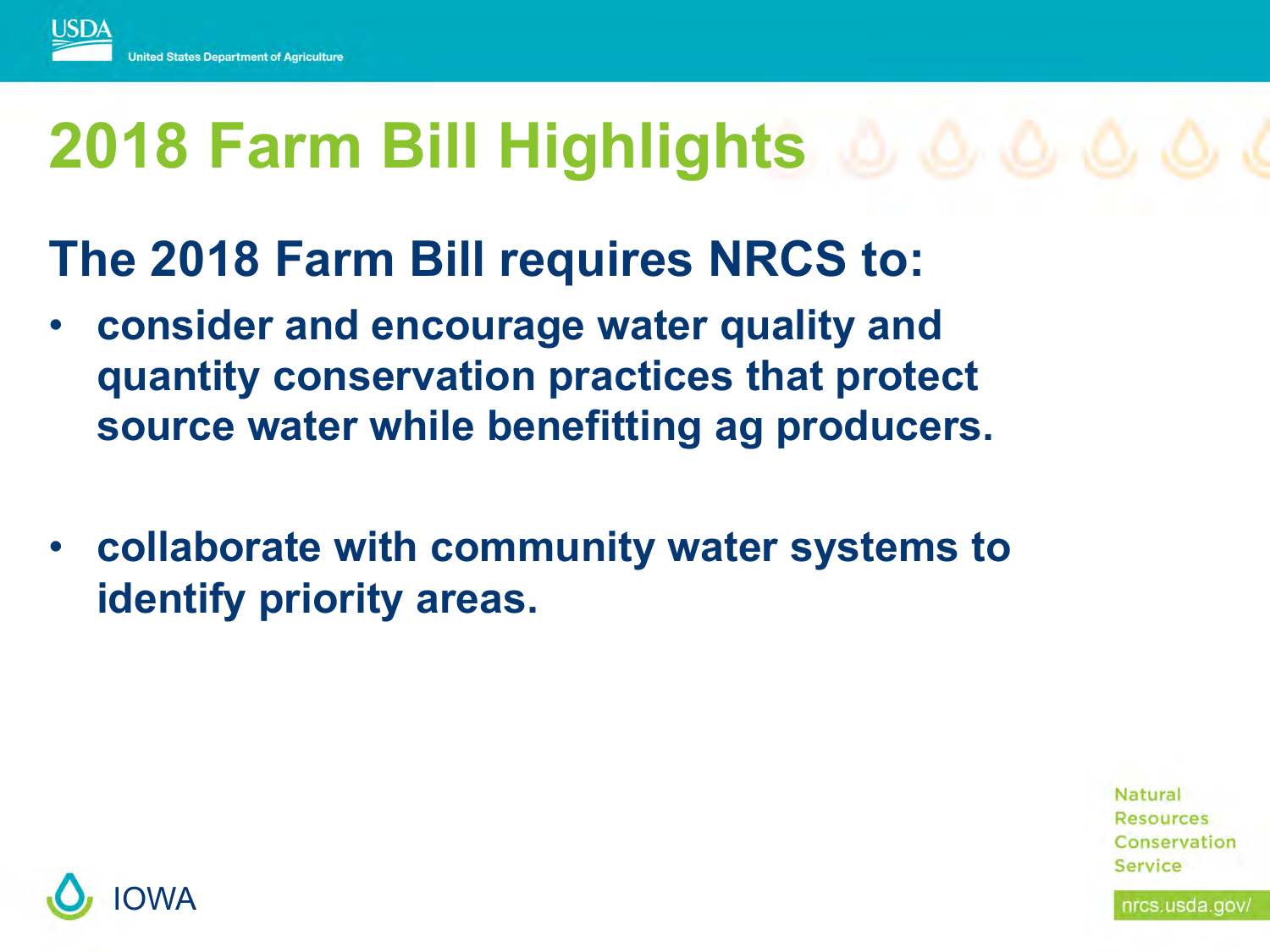

# **2018 Farm Bill Change Highlights**

#### • **Source Water Protection 10% of Farm Bill Program Funds Environmental Quality Incentives Program (EQIP) Conservation Stewardship Program (CSP) Regional Conservation Partnership Program (RCCP) Agricultural Conservation Easements Program (ACEP**

- o Water quality was previously a high priority resource concern
- o National Water Quality Initiative and Mississippi River Basin Initiative previously had source water projects



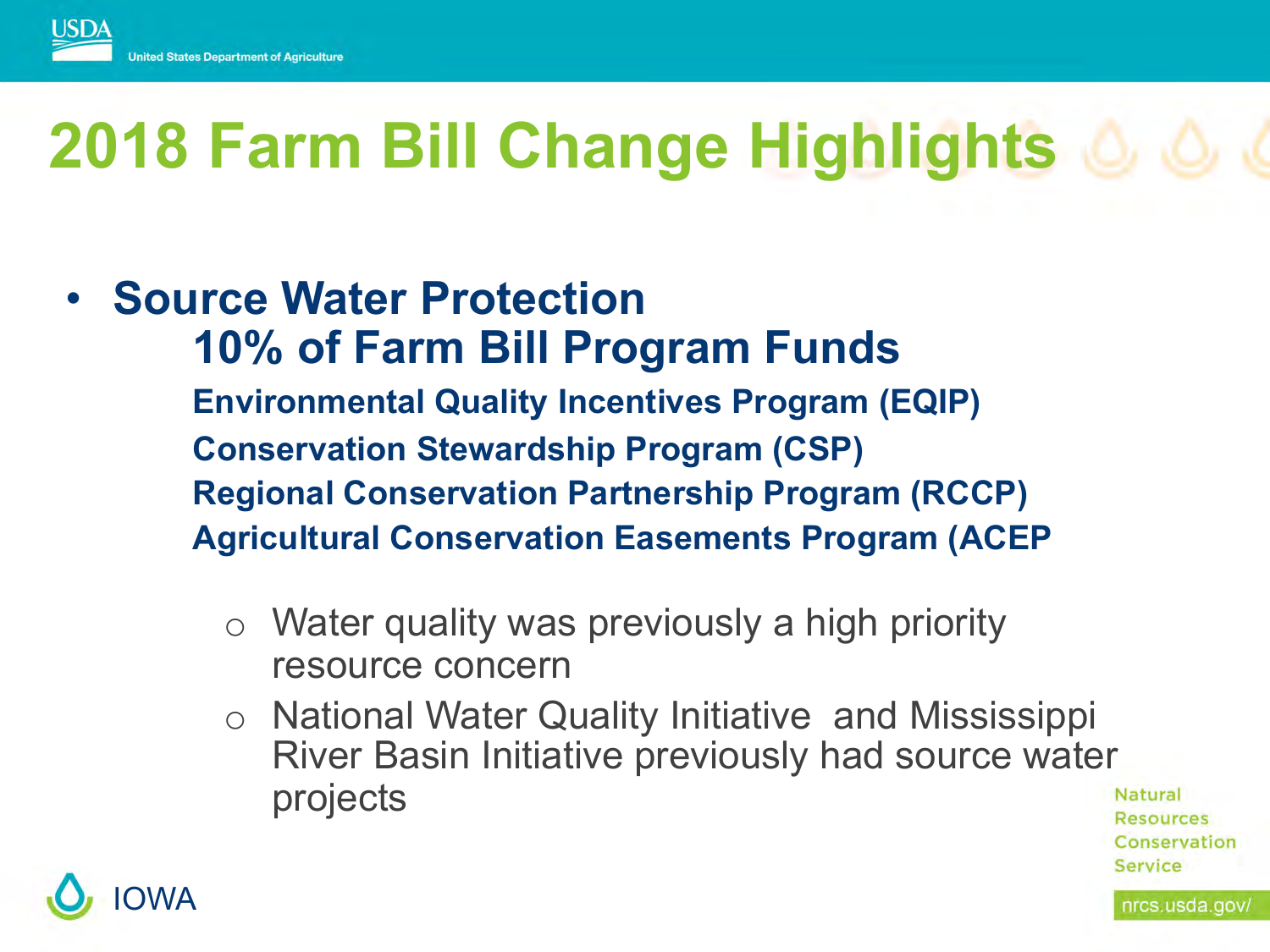

# **2018 Farm Bill Change Highlights**

#### **Iowa NRCS Source Water Financial Assistance Rates**

*Increased from 50 to 75 percent for key practices in groundwater and surface water protection areas.* 



**Natural Resources** Conservation Service

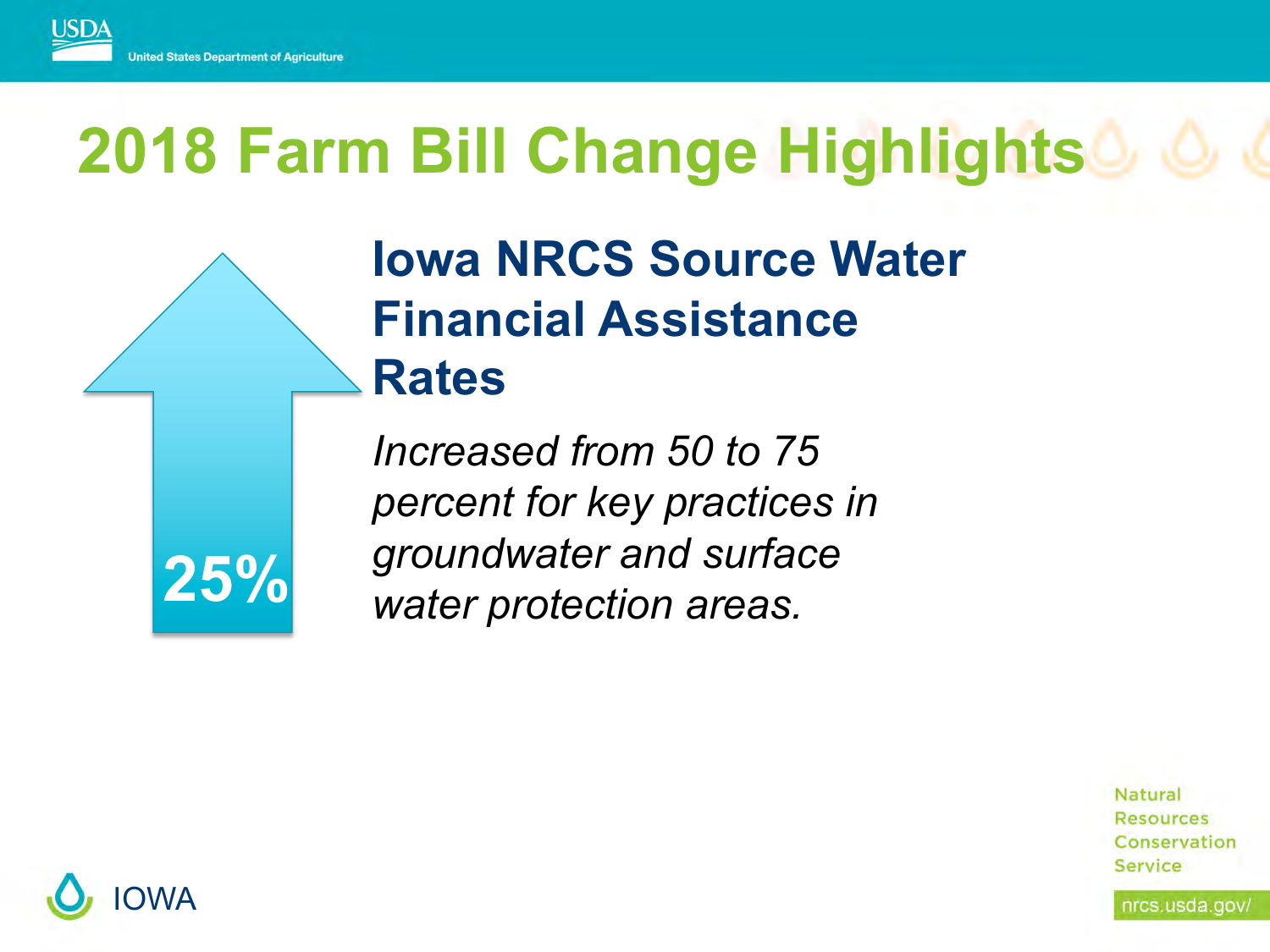#### **United States Department of Agriculture**

**USDA** 

### **Groundwater Priority Areas**



Natural **Resources** Conservation **Service**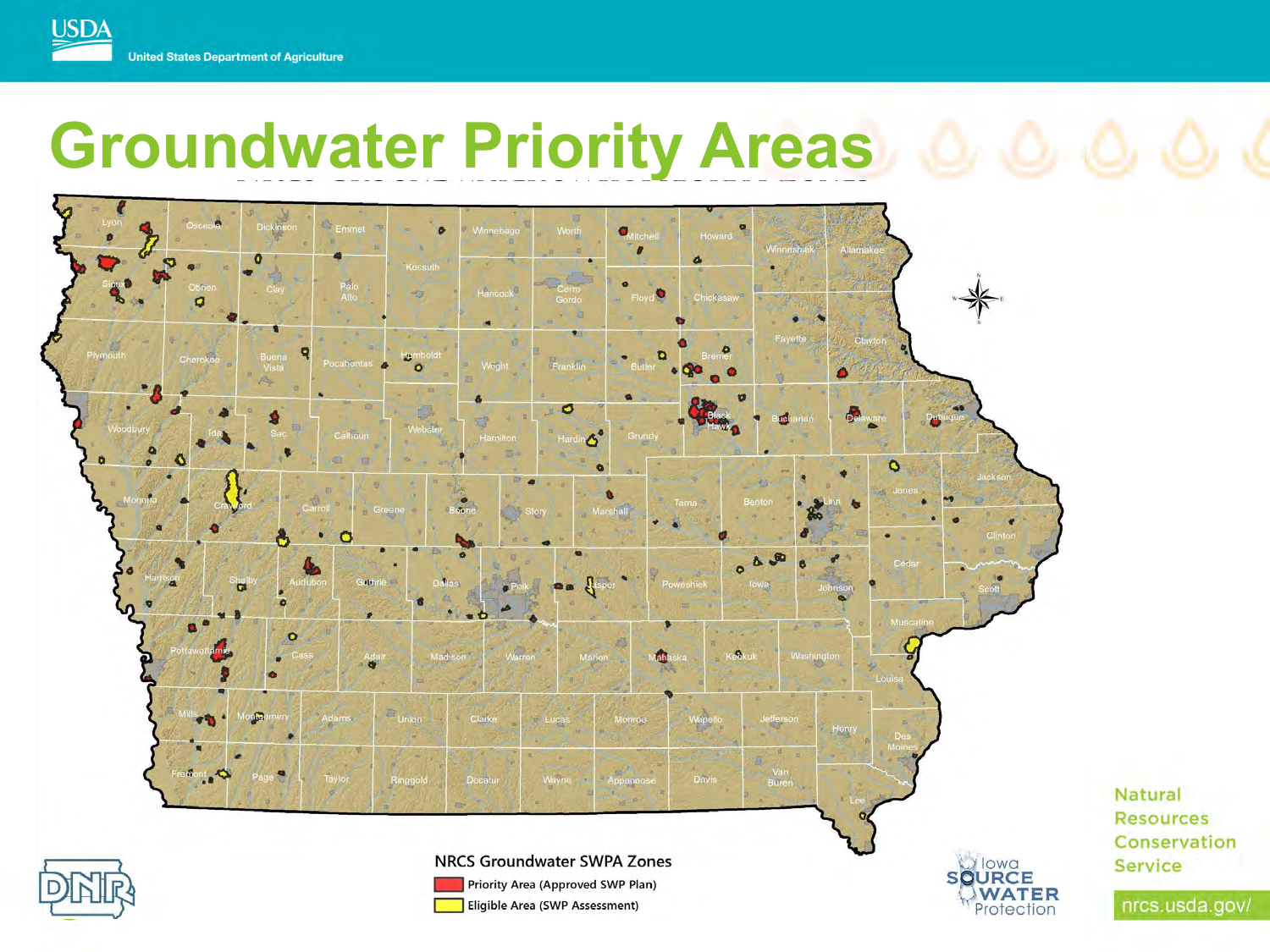#### **USDA United States Department of Agriculture**

### **Surface Water Priority Areas & & &**



Natural

**Service** 

**Resources** 

Conservation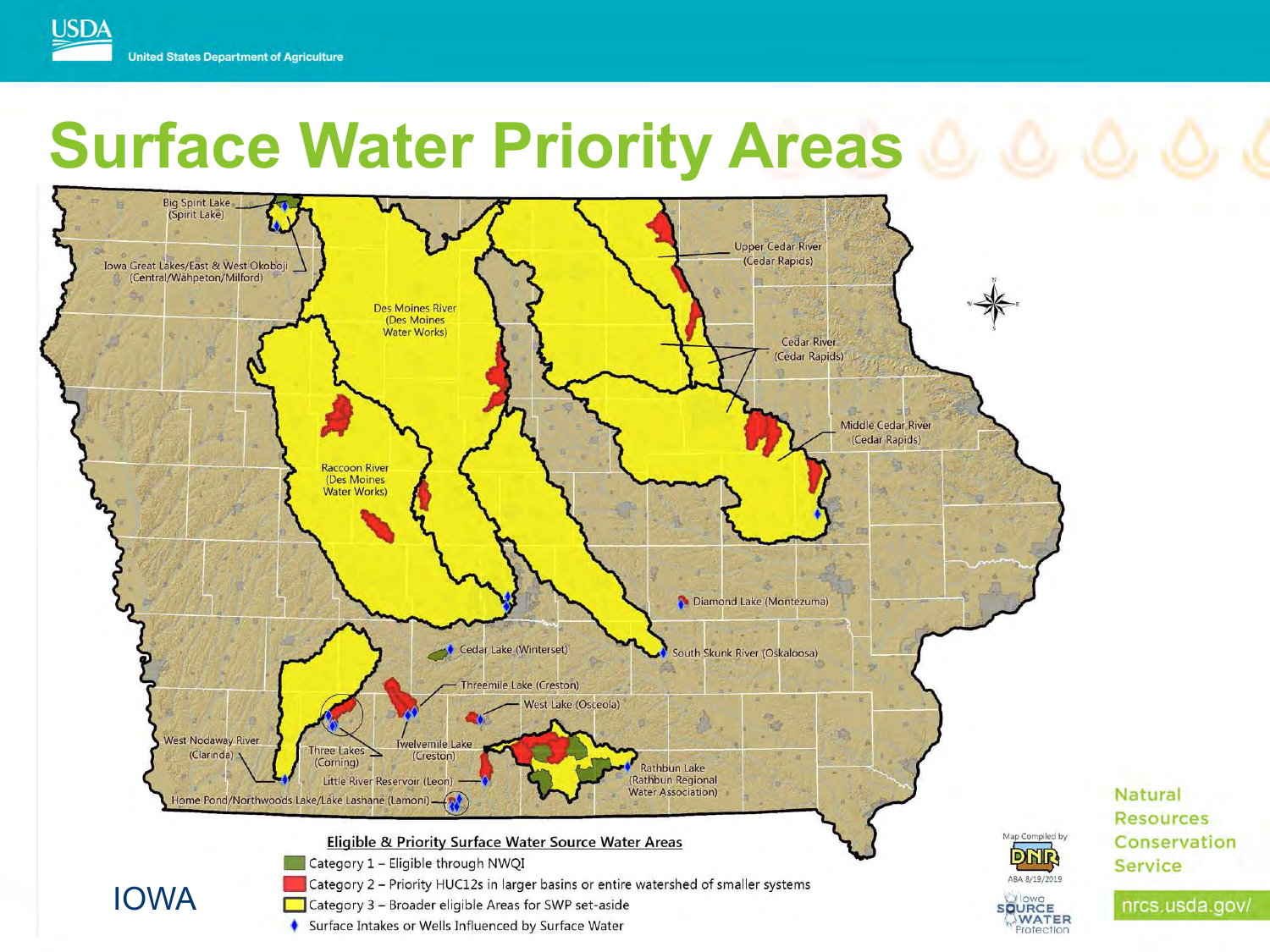

# **2018 Farm Bill Highlights**

Source Water Protection Financial Assistance:

- 55% groundwater source protection
- 45% surface water source protection

**Natural Resources** Conservation Service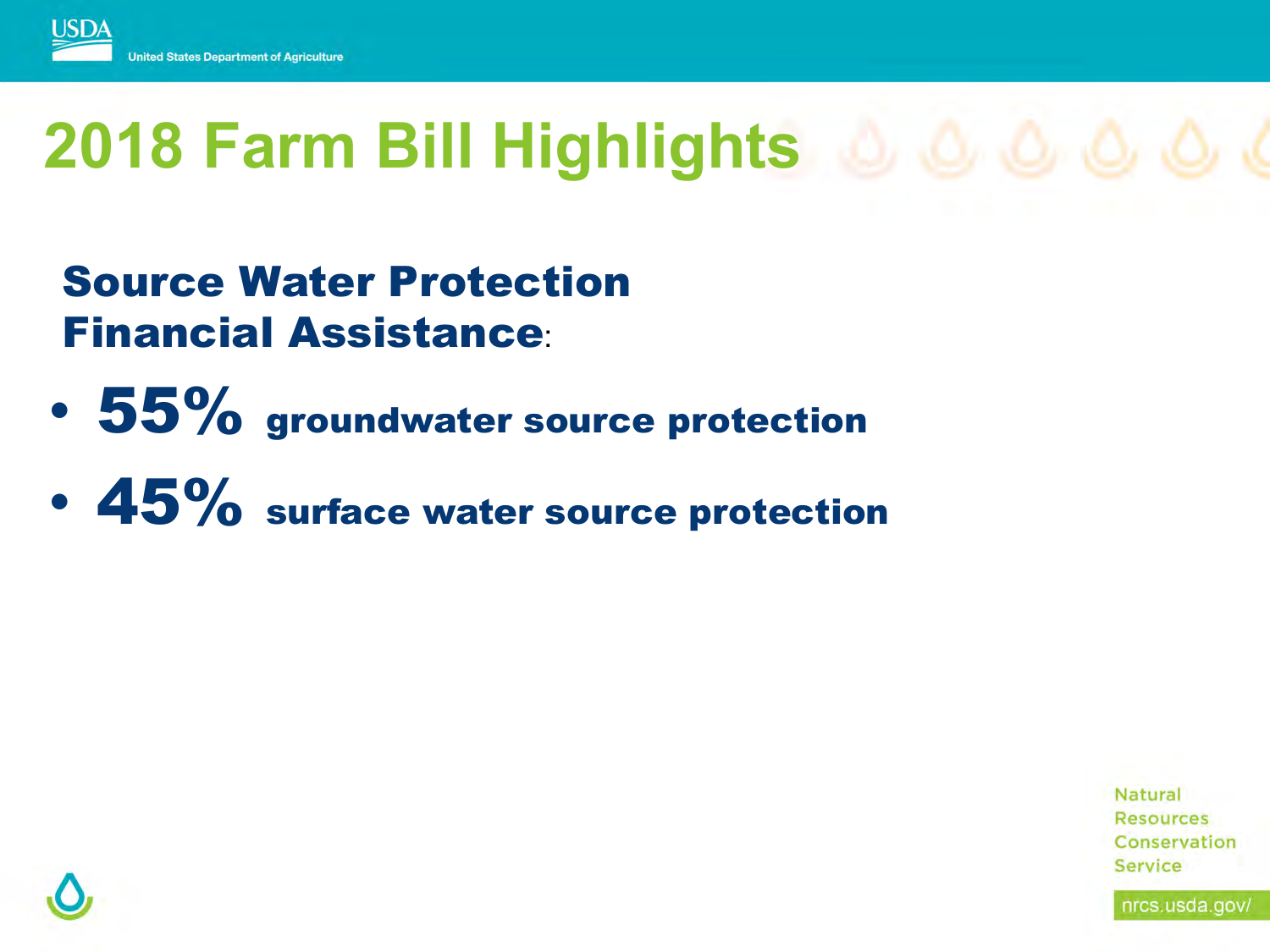

# **2018 Farm Bill Highlights**

• **Wildlife** 

(now 10% EQIP - was 5% EQIP)

• **Livestock** 

(now 50% - was 60% EQIP)



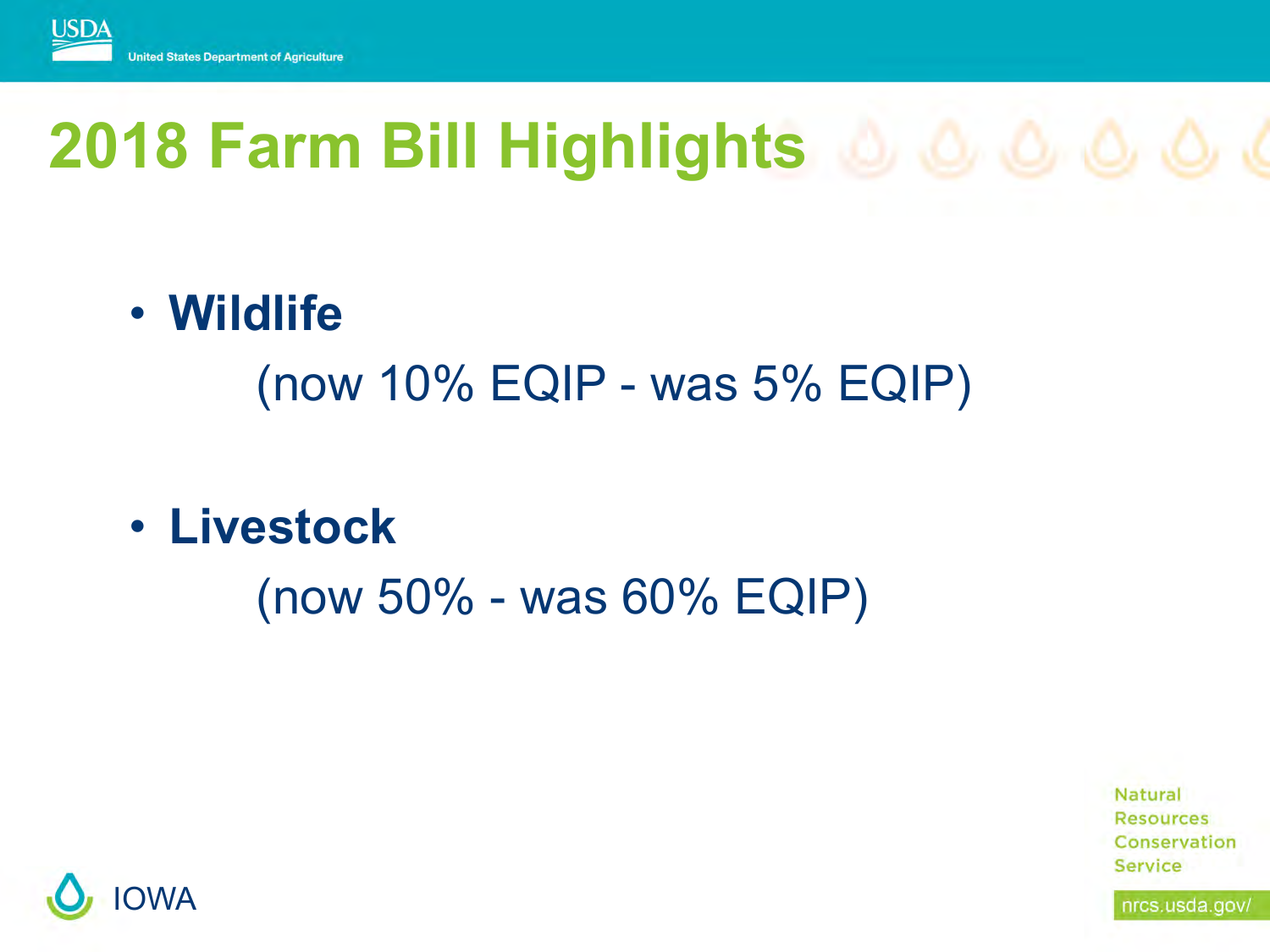

#### **Regional Conservation Partnership Program** (applications due Dec 3)

- **Simplified in new Farm Bill; now a stand alone program.**
- **Assistance provided through regional projects implemented by partners**
- **Partners must provide matching funds**

**Natural Resources** Conservation Service

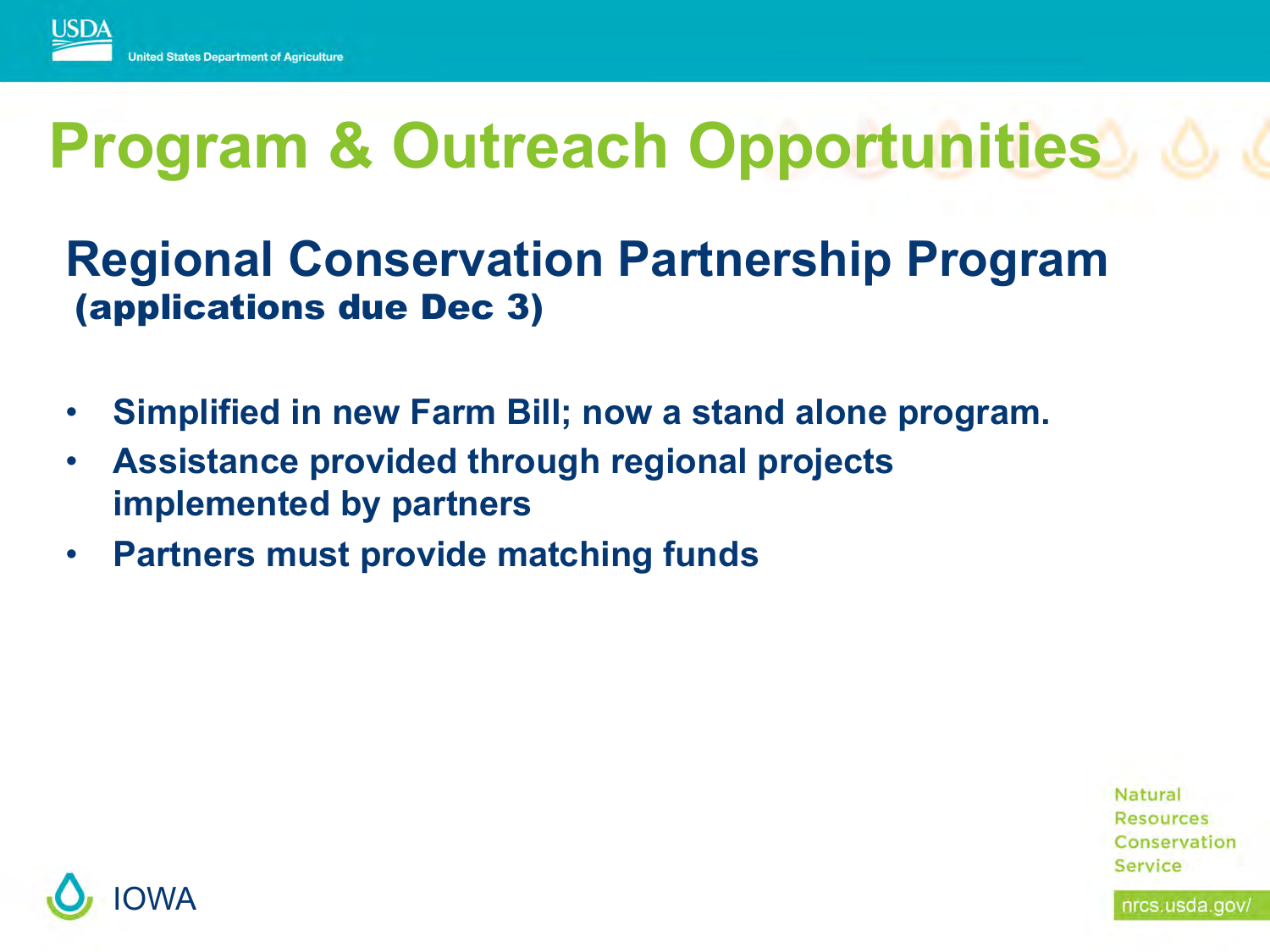

#### **Regional Conservation Partnership Program** (applications due Dec 3)

- § **National-level of notice of \$300 million available in funding was announced on September 3, 2019.**
- § **Currently, we have 375 active Regional Conservation Partnership Program (RCPP) projects with close to 2,000 partners (Nationally).**
- § **Partners are leveraging nearly \$1 billion in NRCS investment, with close to \$2 billion in non-NRCS dollars (Nationally).**

**Natural Resources** Conservation Service

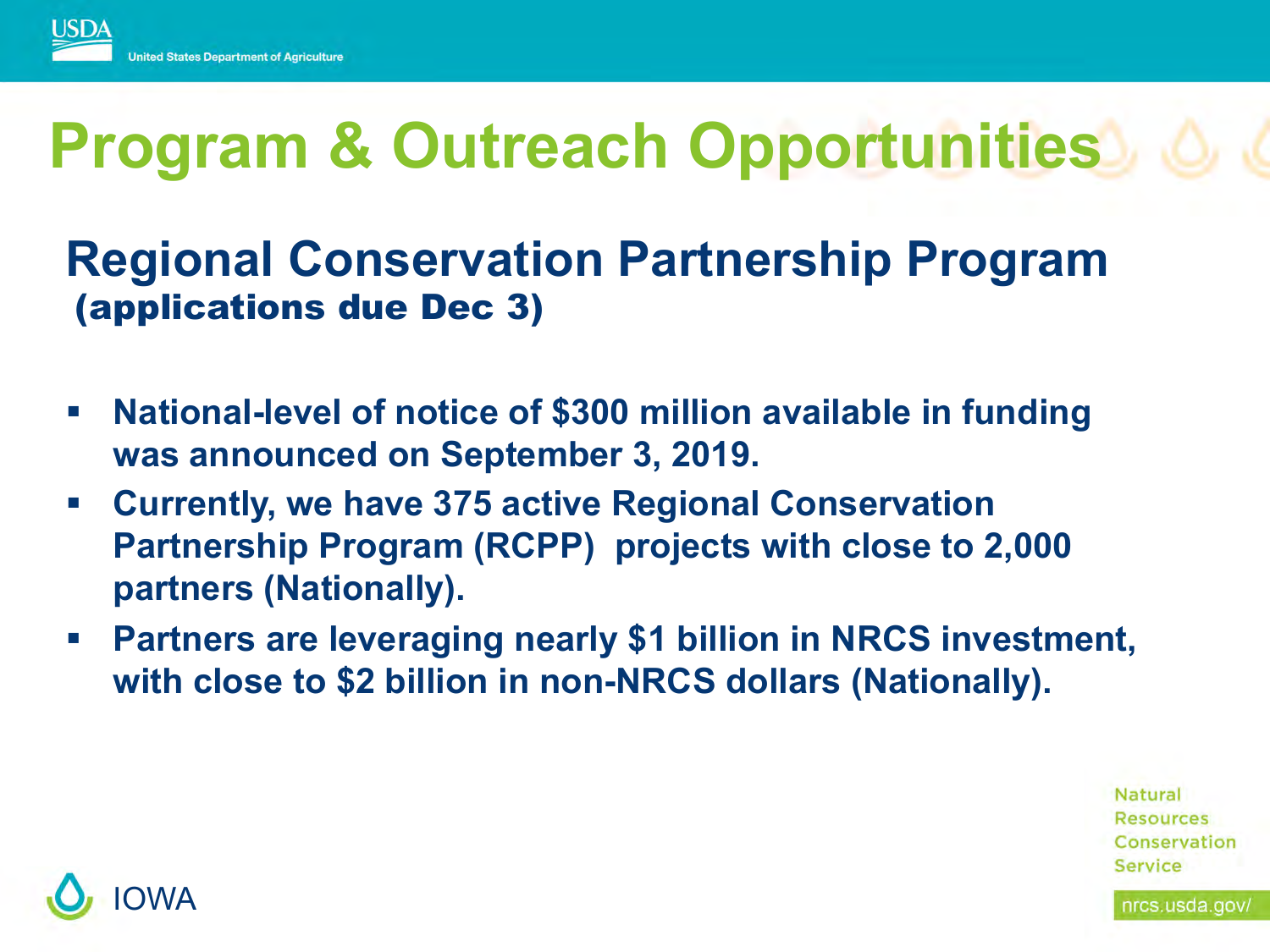

### **Conservation Innovation Grants**

- **NRCS offers both national and state level grant competitions.**
- **National-level notice of funding opportunity of \$12.5 million closed July 30. Applications are undergoing initial vetting and being readied for peer review.**
- **National-level notice of funding opportunity for \$25 million closed July 15 for the new On-Farm Conservation Innovation Trials component of CIG, which includes Soil Health Demonstration Trials.**
- **All CIG opportunities are advertised on grants.gov**

**Natural Resources** Conservation

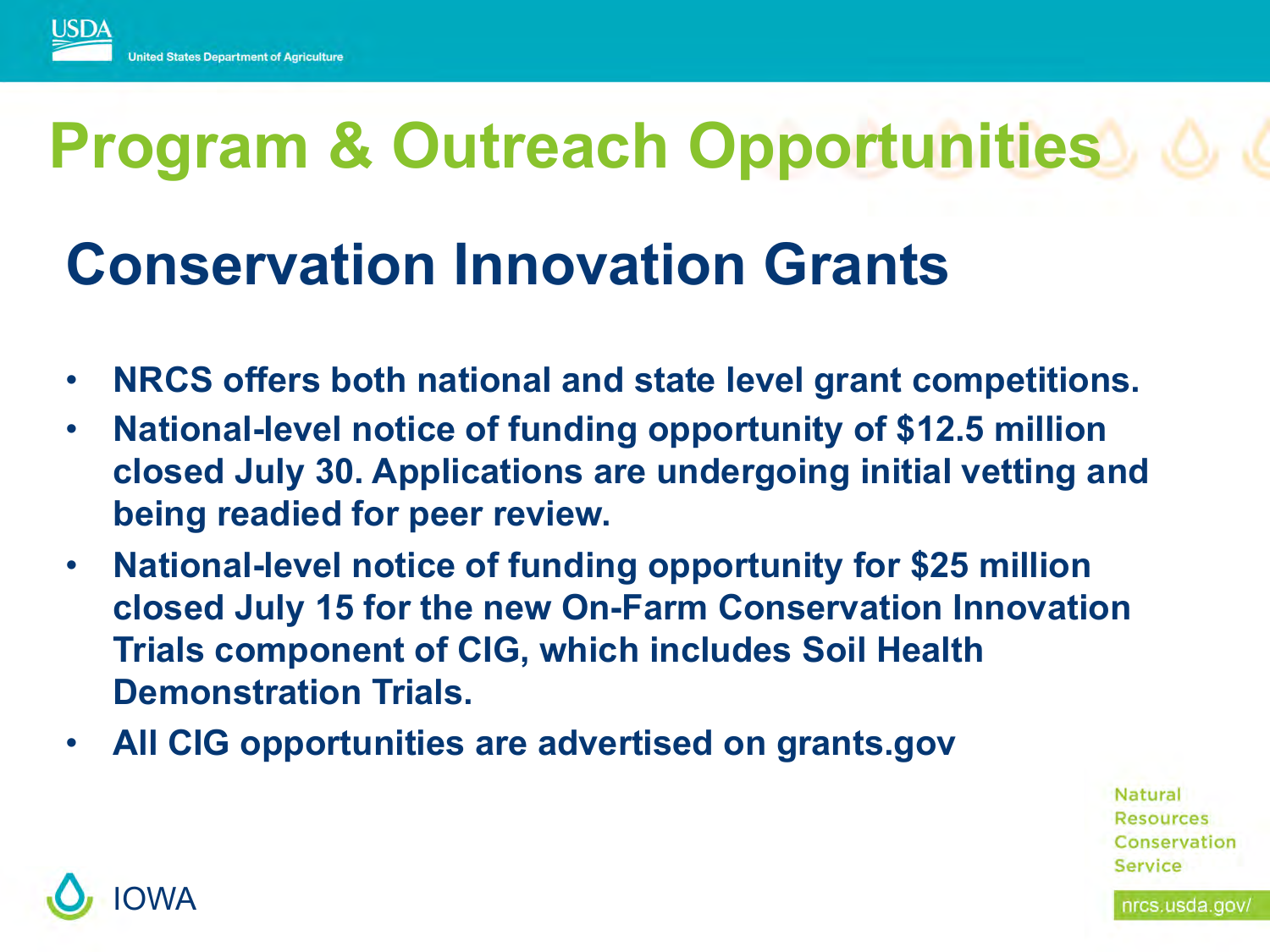

#### **Conservation Innovation Grants**

- § **Competitive grants that stimulate the development and adoption of innovative conservation approaches and technologies.**
- § **First authorized by 2002 Farm Bill**
- § **State or local governments, federally-recognized American Indian tribes, non-governmental organizations, and individuals are eligible to apply**

Natural Resources Conservation

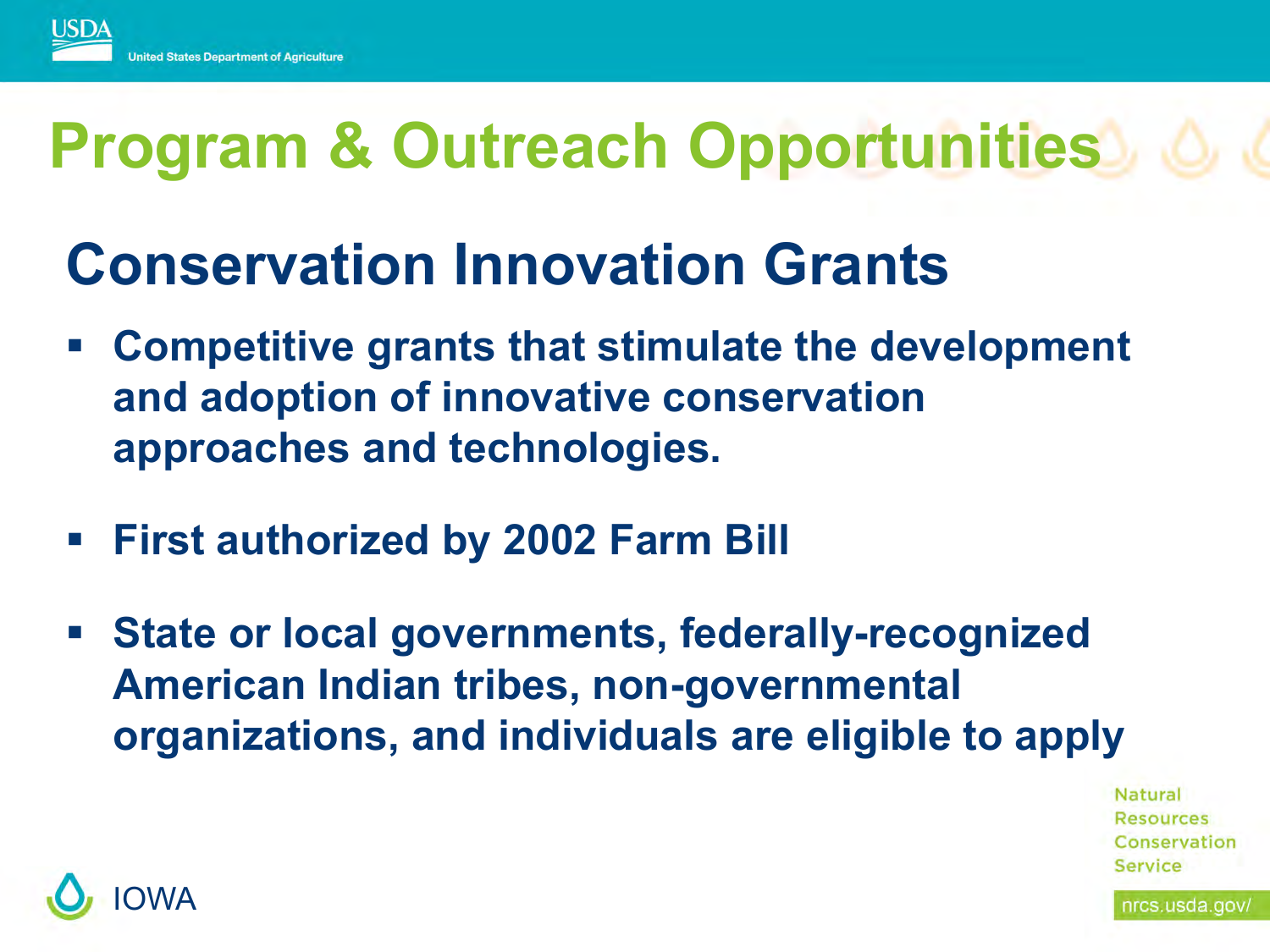

- **Conservation Innovation Grants**
- § **Maximum CIG award is set annually by the NRCS Chief**
- § **Between \$1 million or \$2 million.**
- § **CIG funding requests must be matched at least 1:1 with non-federal funding.**



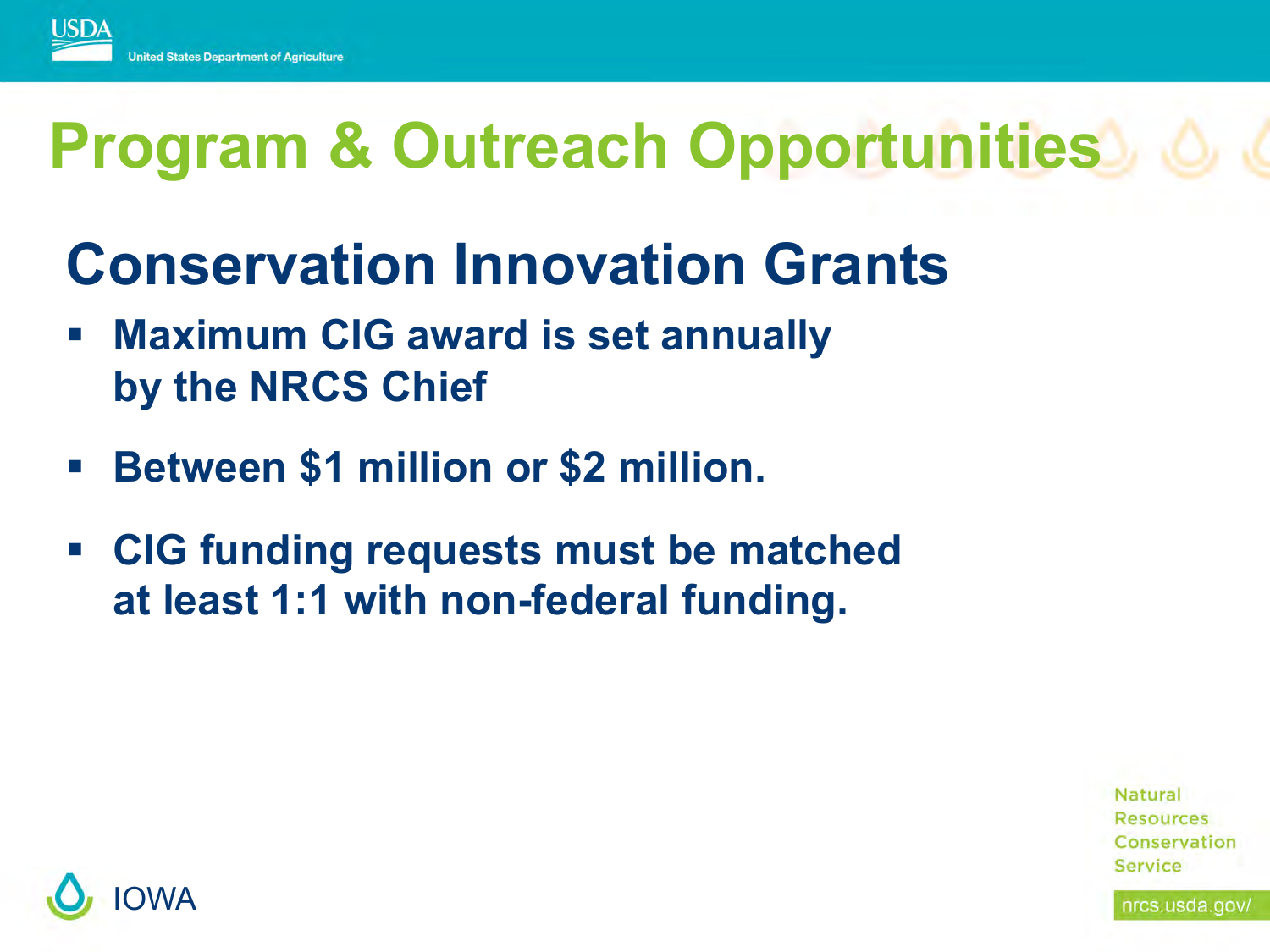

### **Iowa Conservation Innovation Grants**

- § A total of up to \$500,000 was available for CIG in FY 2019.
- All non-federal entities (NFE) and individuals were eligible to apply, with the sole exception of federal agencies.
- § Projects may be between one and three years in duration.
- Maximum award amount was \$75,000.

**Natural Resources** Conservation Service

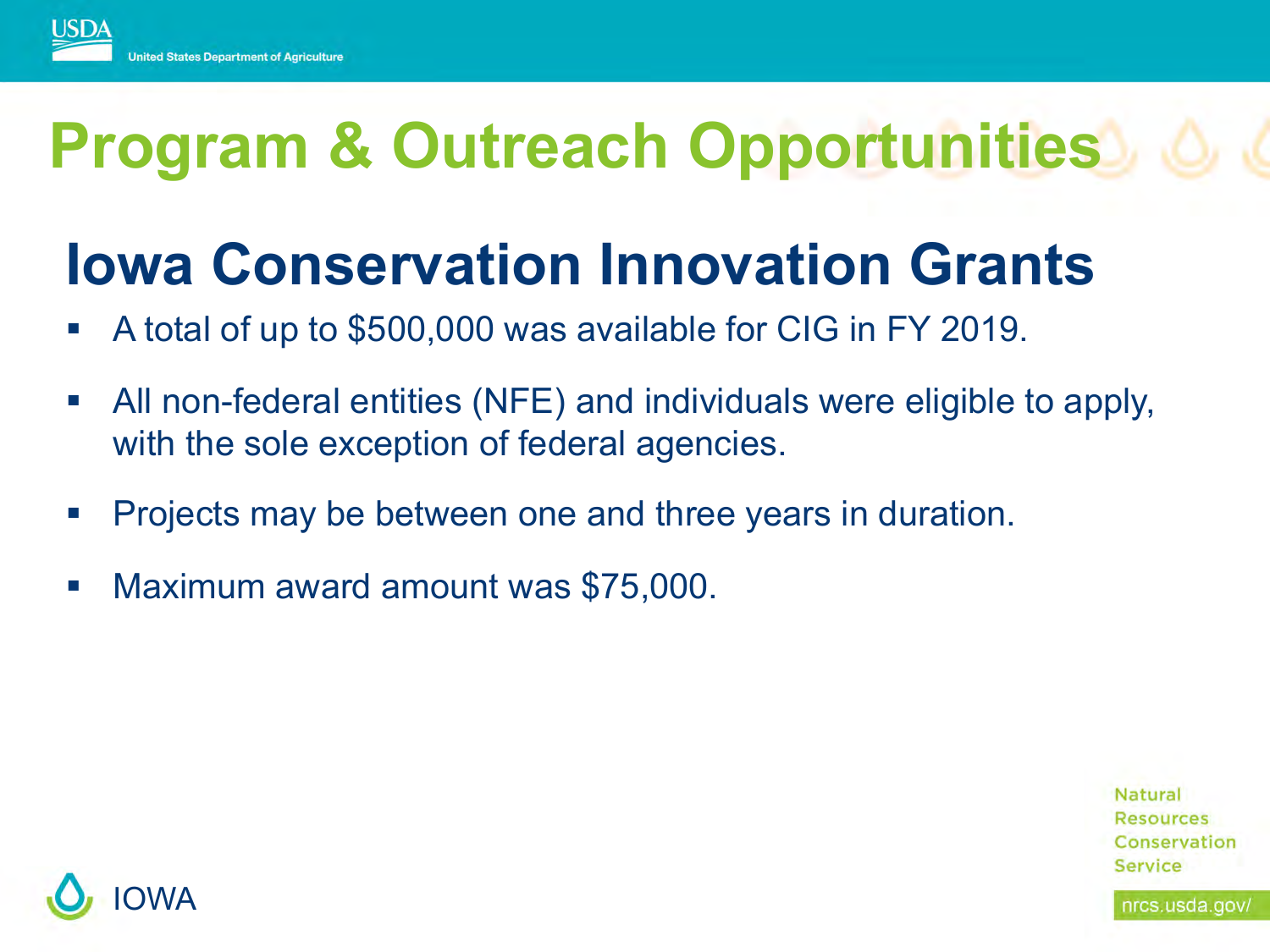

#### **Iowa Conservation Innovation Grants**

**Iowa NRCS awarded two Iowa Conservation Innovation Grant (CIG) projects in FY19.** 

#### **Women in Watersheds: Beyond One Day Trainings Partner: Women, Food and Agriculture Network**

Project will provide assistance to landowners to help them overcome barriers in implementing conservation practices in the Nutrient Reduction Strategy on their land. (\$70,615)

#### **Demonstrating Conservation on Agricultural Working Lands Partner: Practical Farmers of Iowa**

Project will fund farmer-led field demonstrations of conservation practices and technologies that will stimulate the development and adoption of innovative conservation approaches in conjunction with agricultural production. (\$58,576)



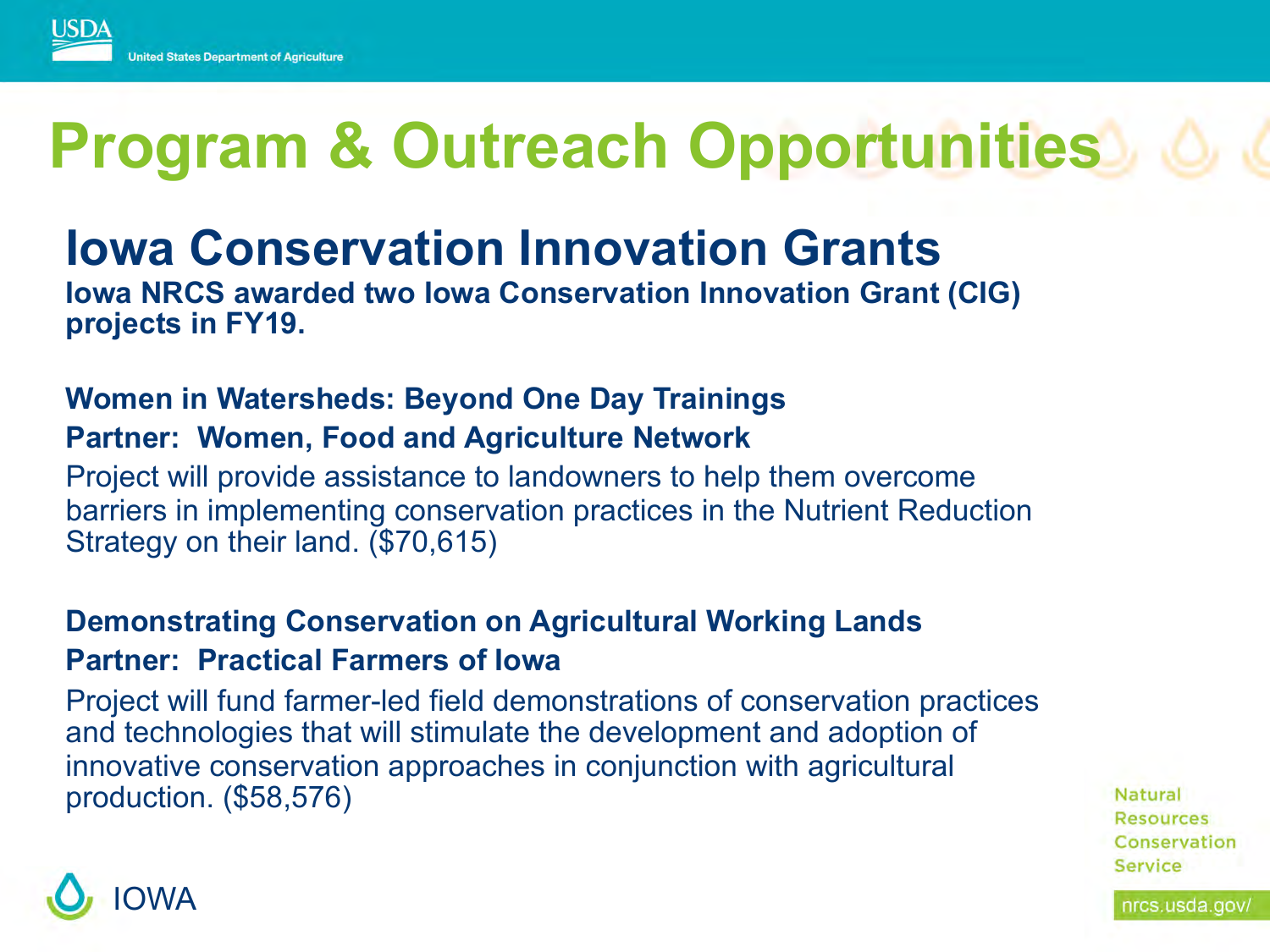

### **Program & Outreach Opportunities Iowa NRCS Partners in Conservation (IPC) Awards**

- **Competitive agreements that leverage NRCS and partner resources to address local natural resource concerns.**
- **Eligible applicants include: State governments, county governments, city or township governments, public and state controlled institutions of higher education, Native American tribal governments (Federally recognized), nonprofits, private institutions of higher education.**

**Natural Resources** Conservation Service

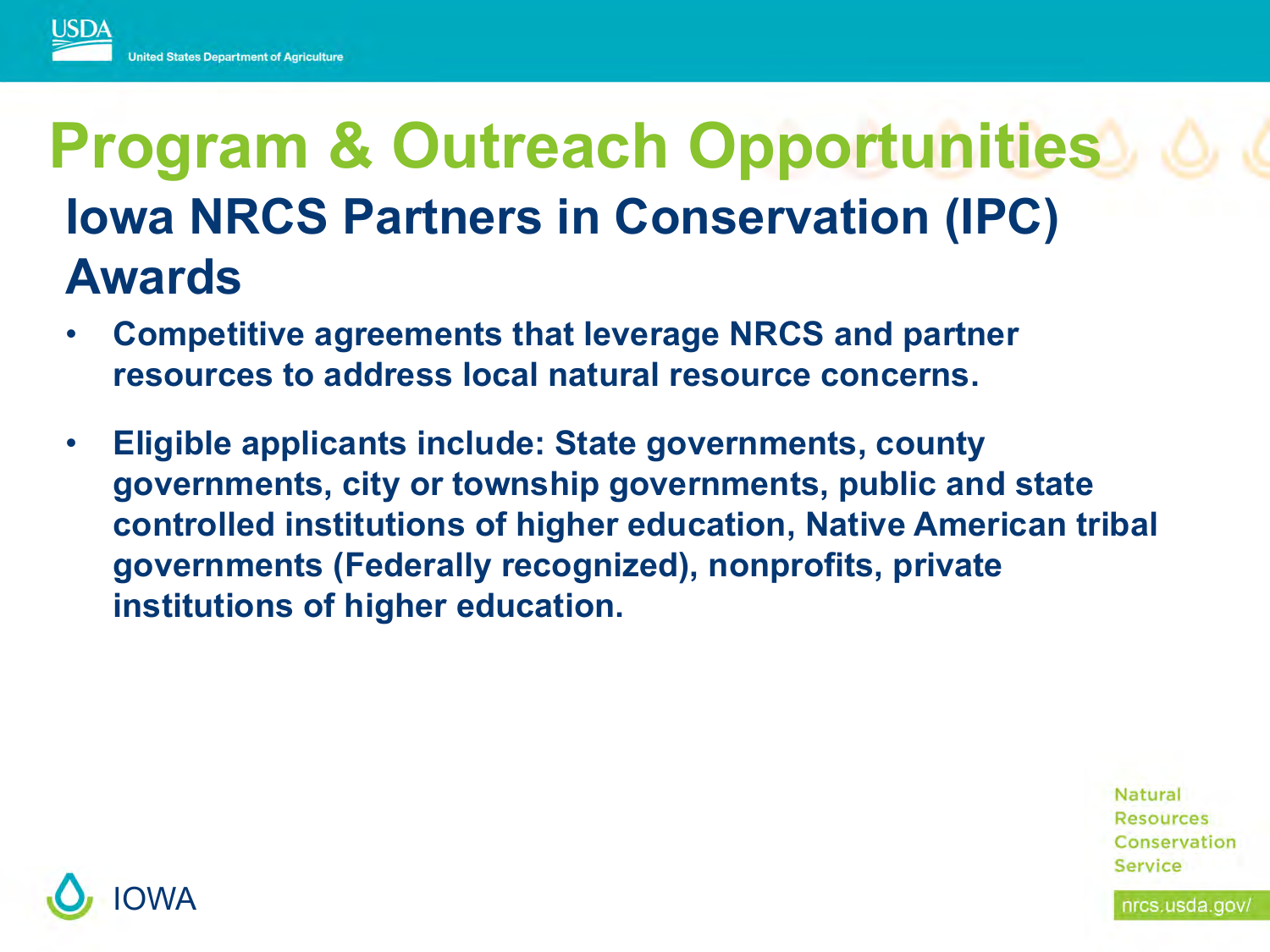

#### **Iowa NRCS Partners in Conservation (IPC) Awards**

- **No matching funds are required**
- **Applicants with matching funds may receive additional consideration in the ranking process**
- **Any combination of cash and in-kind funding can be used to meet the non-federal match.**

**Natural Resources** Conservation Service

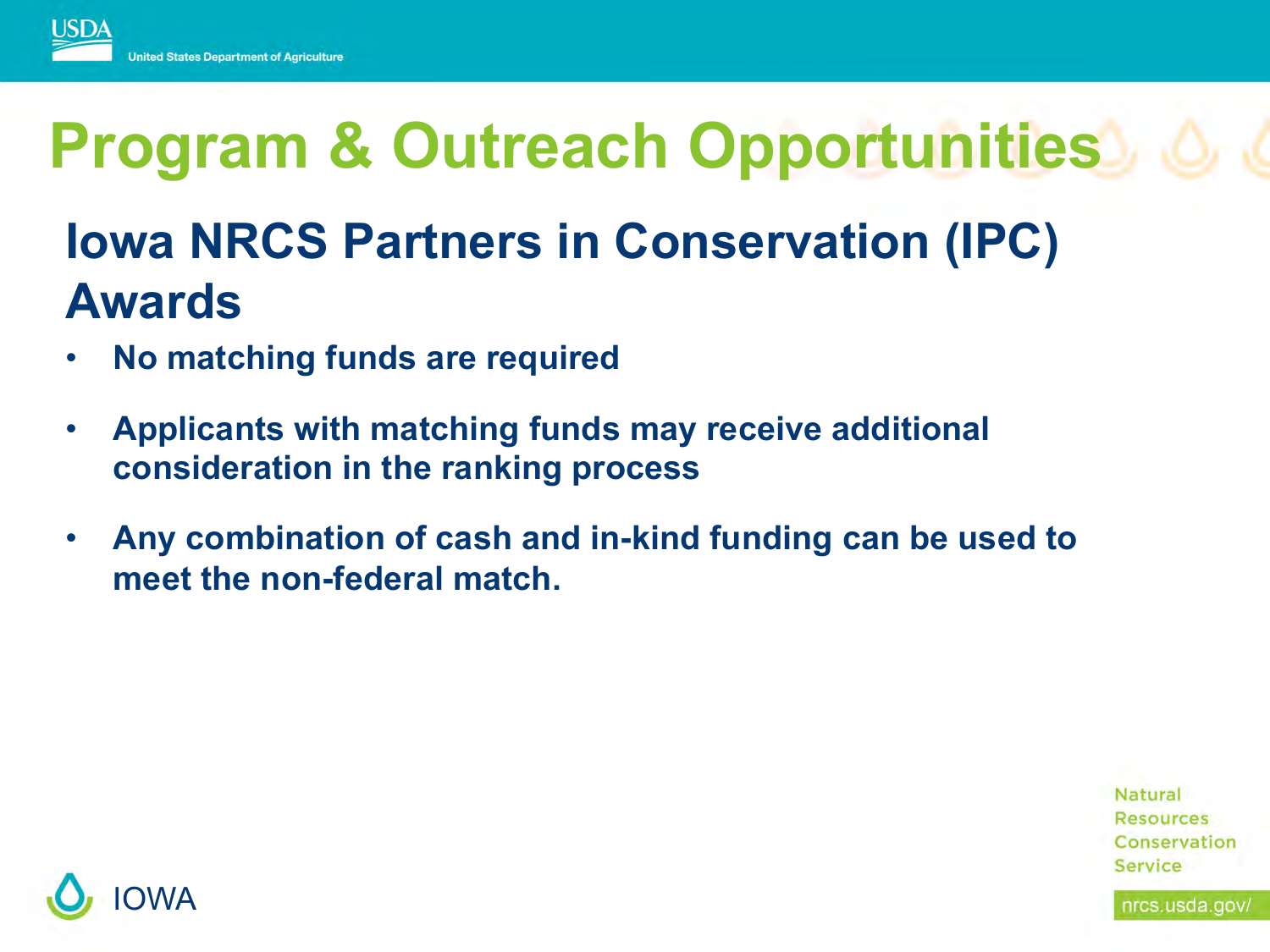

#### **Iowa NRCS Partners in Conservation (IPC) Awards**

- **The IPC emphasizes Iowa-based projects that build technical capacity and leverage non-Federal and non-government resources to achieve positive conservation outcomes.**
- **Projects may be farm-based, multicounty, small watershed, or Statewide in scope.**
- **Collaborative projects that provide on-the-ground support for Iowa NRCS Field Offices are highly encouraged. Research proposals will not be funded.**

**Natural Resources** Conservation Service

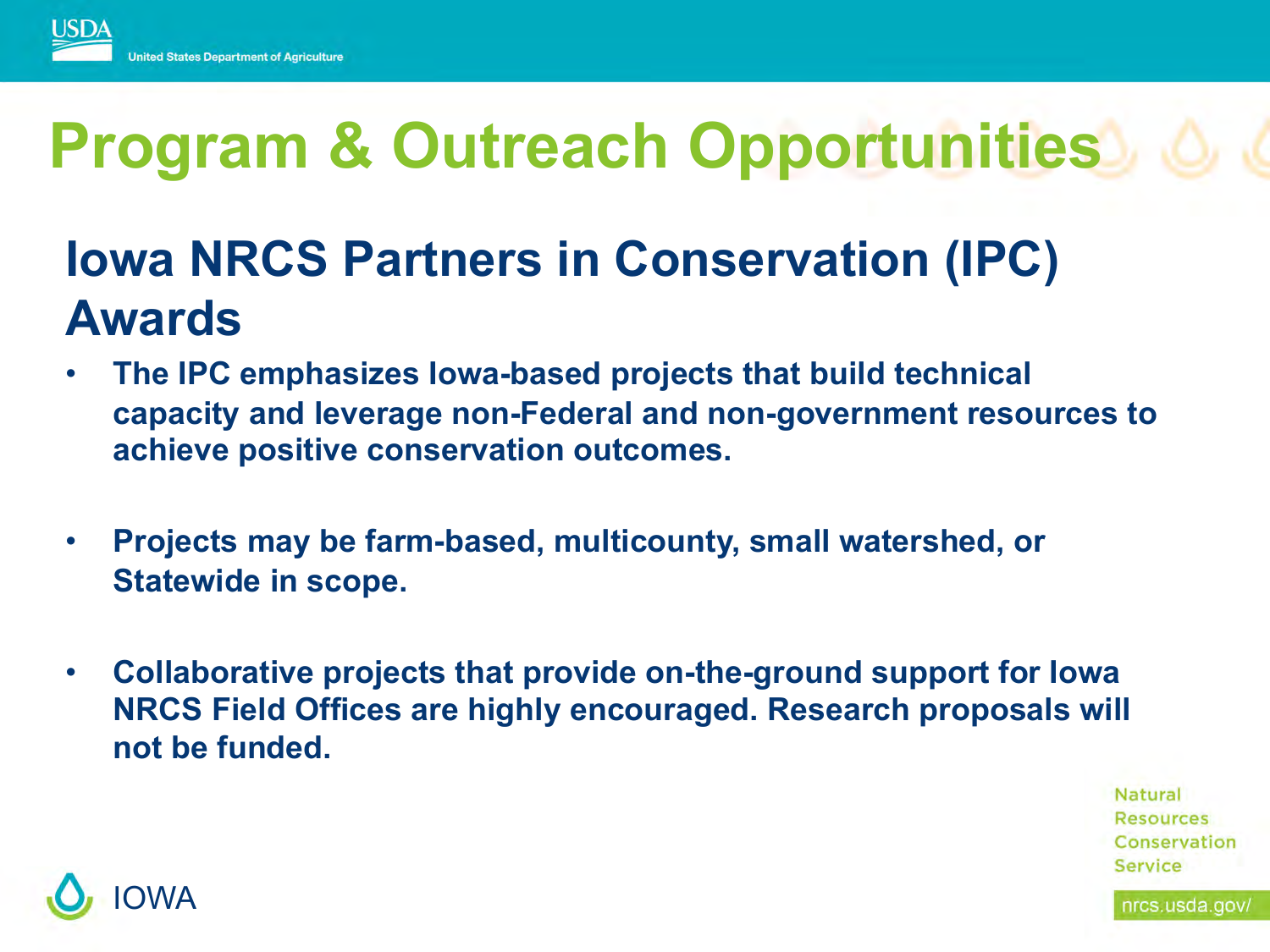

#### **Soil Health**

- Social media, field days and demos
- Conservation planning

#### **Agricultural Land Easements (ALE)**

- Local sponsor needed
- Easement holder and manager

#### **Conservation Stewardship Program**

- Advocating for producer understanding and engagement
- Helping producers to prepare conservation plans for future application

Natural **Resources** Conservation

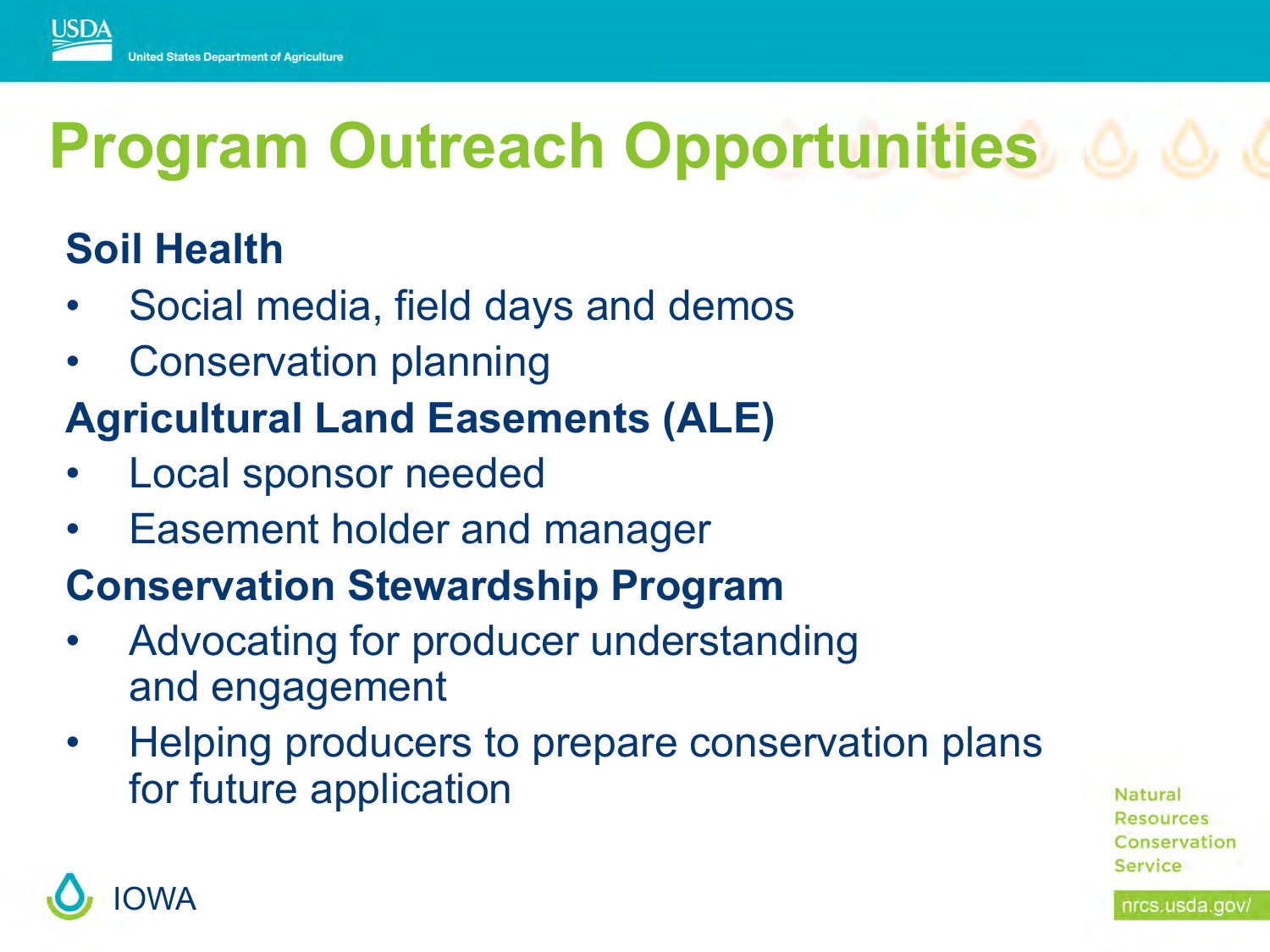

### **Private Conservation Financing**

**Conservation finance seeks new financial vehicles and approaches to attract funding to support conservation on agricultural and forest working lands.**

#### **Key success to private conservation investments are:**

- developing new revenue streams and sources of capital for agricultural producers
- attracting non-Federal funding to private lands conservation.

#### **Through CIG, NRCS has helped partners pilot several models including:**

- Pay-for-Success
- Environmental Market Credits

Natural **Resources** Conservation Service

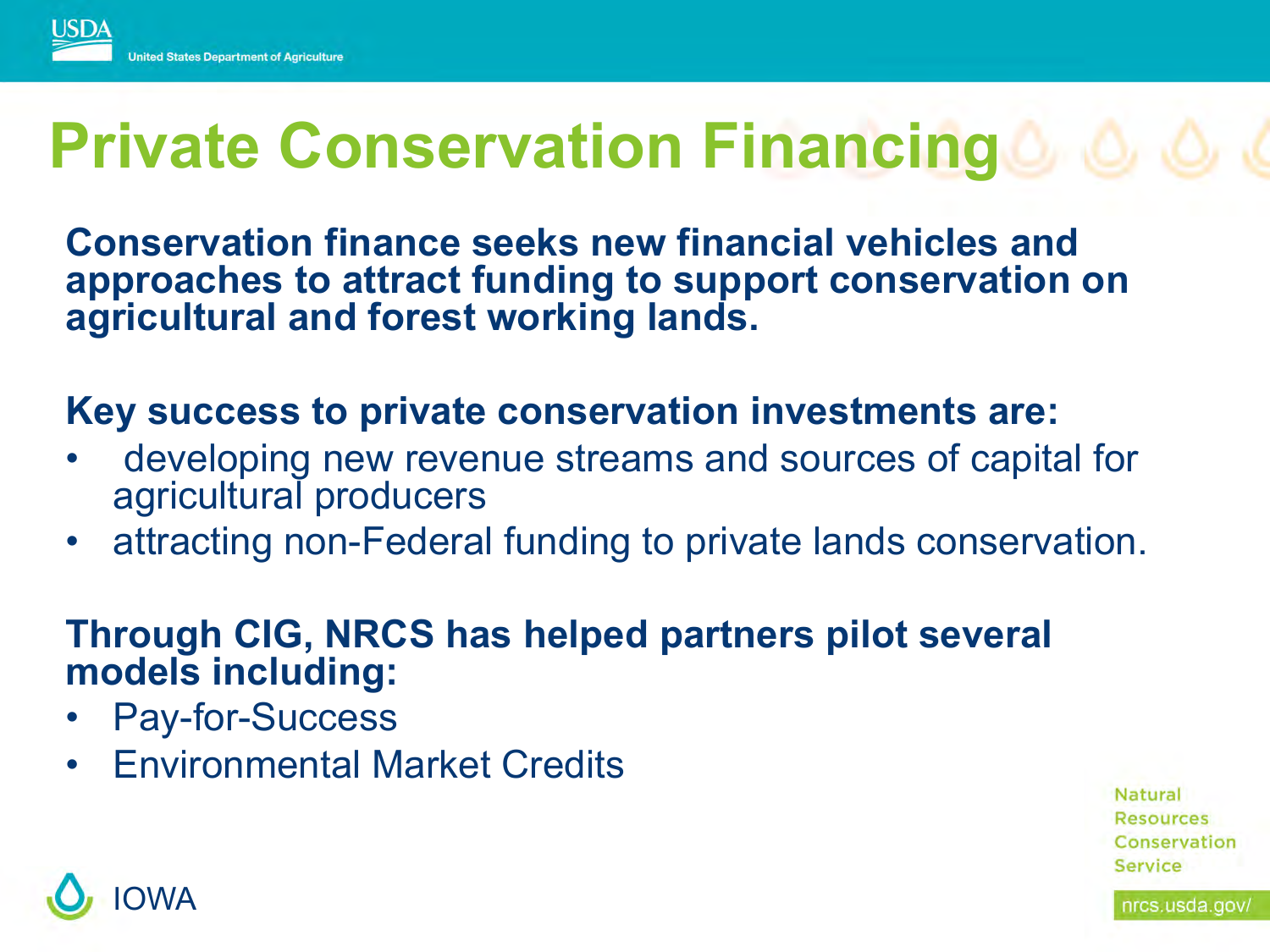

# **2019 Farm Bill Accomplishments**

#### Environmental Quality Incentives Program (EQIP)

- **\$36.6 Million in FY 2019; 1,438 contracts**
- **Largest financial assistance program for working lands in Iowa**
- **Ag and forest producers eligible to apply**

#### Regional Conservation Partnership Program

• **\$2.4M in Iowa FY19; 96 contracts** 

**Natural Resources** Conservation Service

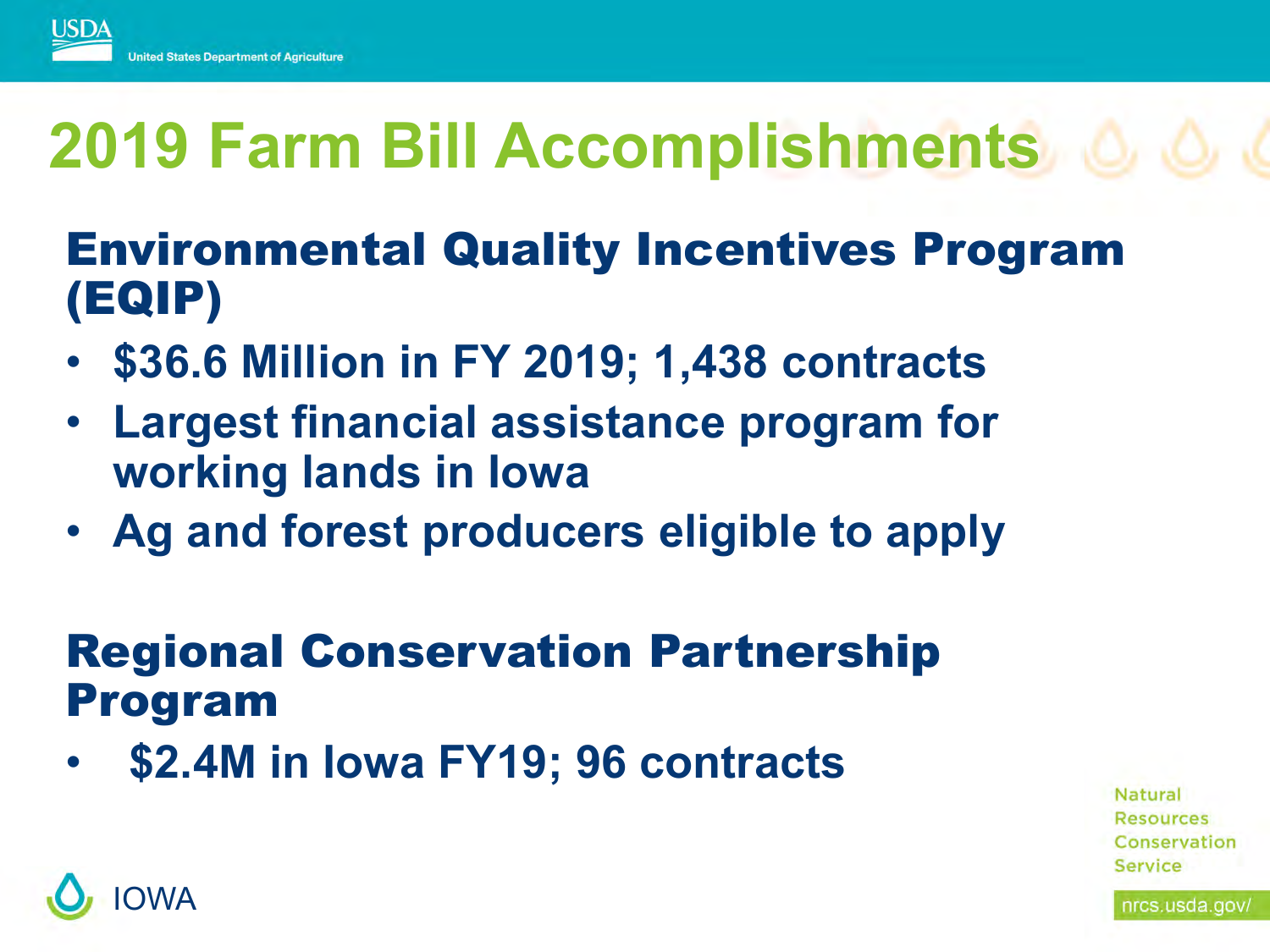

# **2019 Accomplishments**

#### Conservation Stewardship Program (CSP)

- **\$16.3 Million in FY2019; 412 contracts**
- **Companion program to EQIP. Builds on existing conservation work and helps eligible producers reach additional conservation goals**

**Natural Resources** Conservation Service

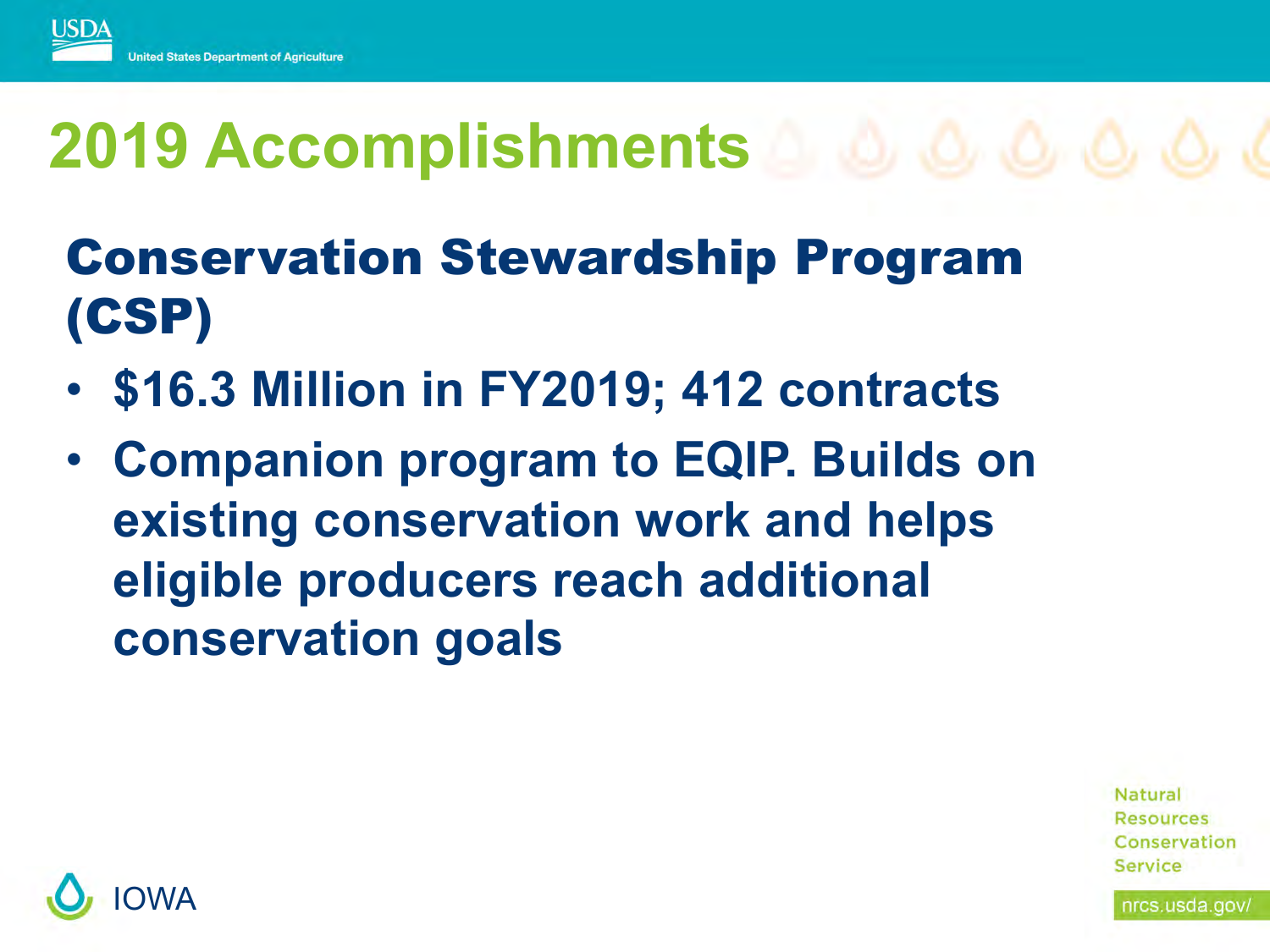

# **2019 Accomplishments**

#### Agricultural Conservation Easements Program (ACEP)

- **\$9.4M in FY19**, **13 easements (1,666 AC)**
- **Protects working ag lands and limits non-ag uses**
- **Helps restore, protect and enhance enrolled wetlands**
- **Cropland, rangeland, grassland, pastureland and nonindustrial private forest land are all eligible**
- **Mostly permanent and 30-year easements**

**Natural Resources** Conservation Service